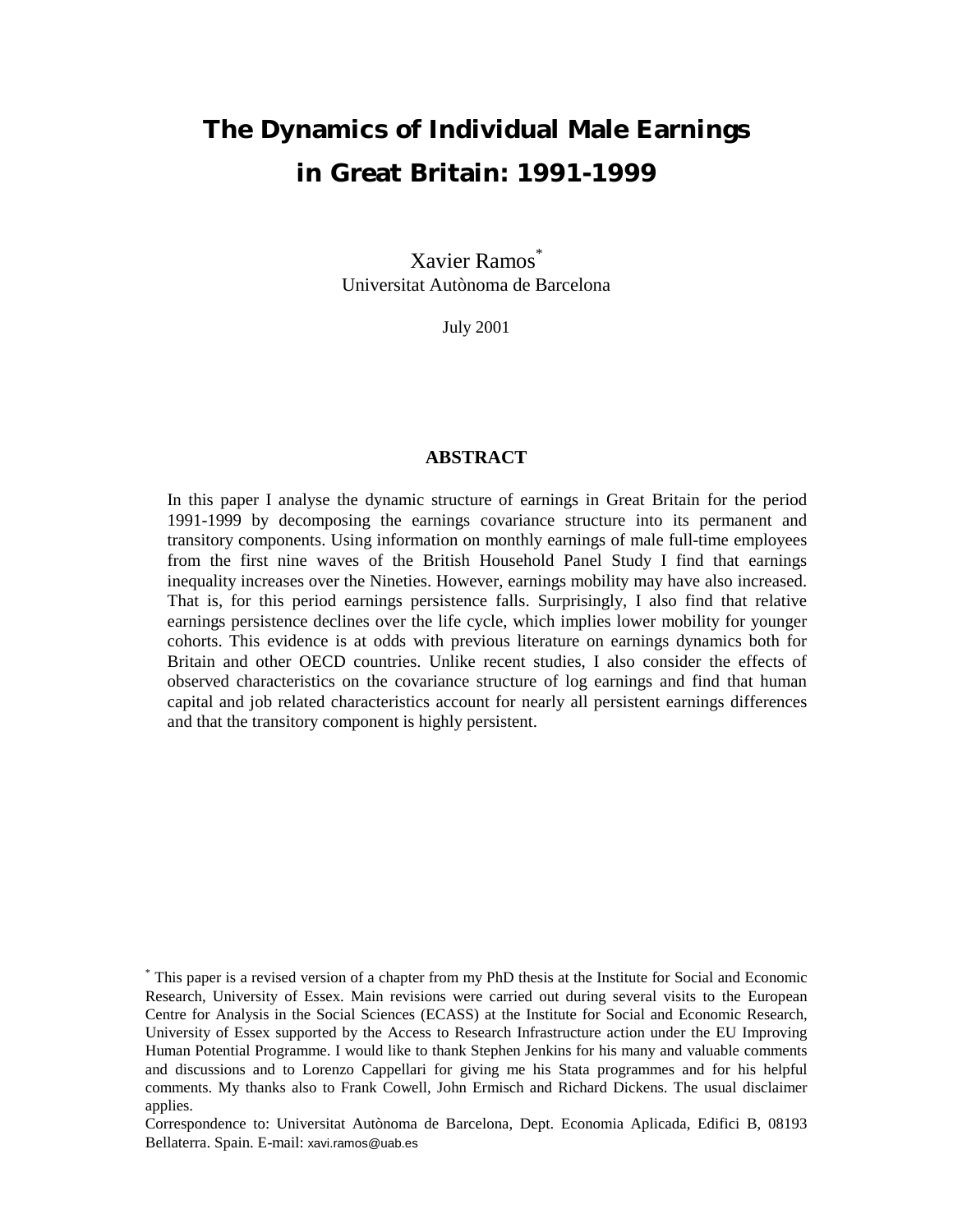# Non-technical Summary

Earnings inequality has markedly increase over the last twenty-five years in Great Britain. This increase in cross sectional inequality is well documented. However we still know very little about the dynamic nature of those individual earnings differences. From a longitudinal perspective, such a widening in earnings dispersion is partly due to individual differences that persist over time and partly due to transitory differences

Such distinction is important since permanent and transitory earnings differences have different economic implications. Permanent differences imply little or no earnings mobility and possibly a rigid labour market in where the starting position is crucial for determining individual's life cycle earnings profile and their position in the earnings distribution over time. Alternatively if cross-section inequality is largely due to short run transitory differences, over time, the burden of inequality can be seen as being shared more equally among individuals.

In this paper I analyse some dynamic aspects of earnings inequality in Great Britain for the period 1991-1999 by decomposing the earnings covariance structure into its permanent and transitory components. Using information on monthly earnings of male full-time employees from the first nine waves of the British Household Panel Study I find that earnings inequality increases over the Nineties and follow rather closely the business cycle.

The study of the dynamic processes governing such a widening in individual earnings dispersion indicates that both persistent and transitory differences account for increasing earnings inequality. At the beginning of the Nineties, the persistent component plays a somewhat larger rôle. However, in the course of the decade, earnings dispersion becomes more transitory and much less persistent. Thus earnings volatility within the distribution has increased over the Nineties.

Surprisingly, I also find that relative earnings persistence declines over the life cycle, which implies lower mobility for younger cohorts. This evidence contrasts with previous literature on earnings dynamics both for Britain and other OECD countries, which have found the transitory and persistent components to play a very similar rôle in accounting for increasing earnings dispersion, and smaller earnings persistency for younger cohorts.

To start exploring the causes of the increases in long-run inequality and instability I analyse the residuals from a first-stage regression which nets out the effects of human capital and job related characteristics from log earnings. The results suggest that these covariates account most earnings persistency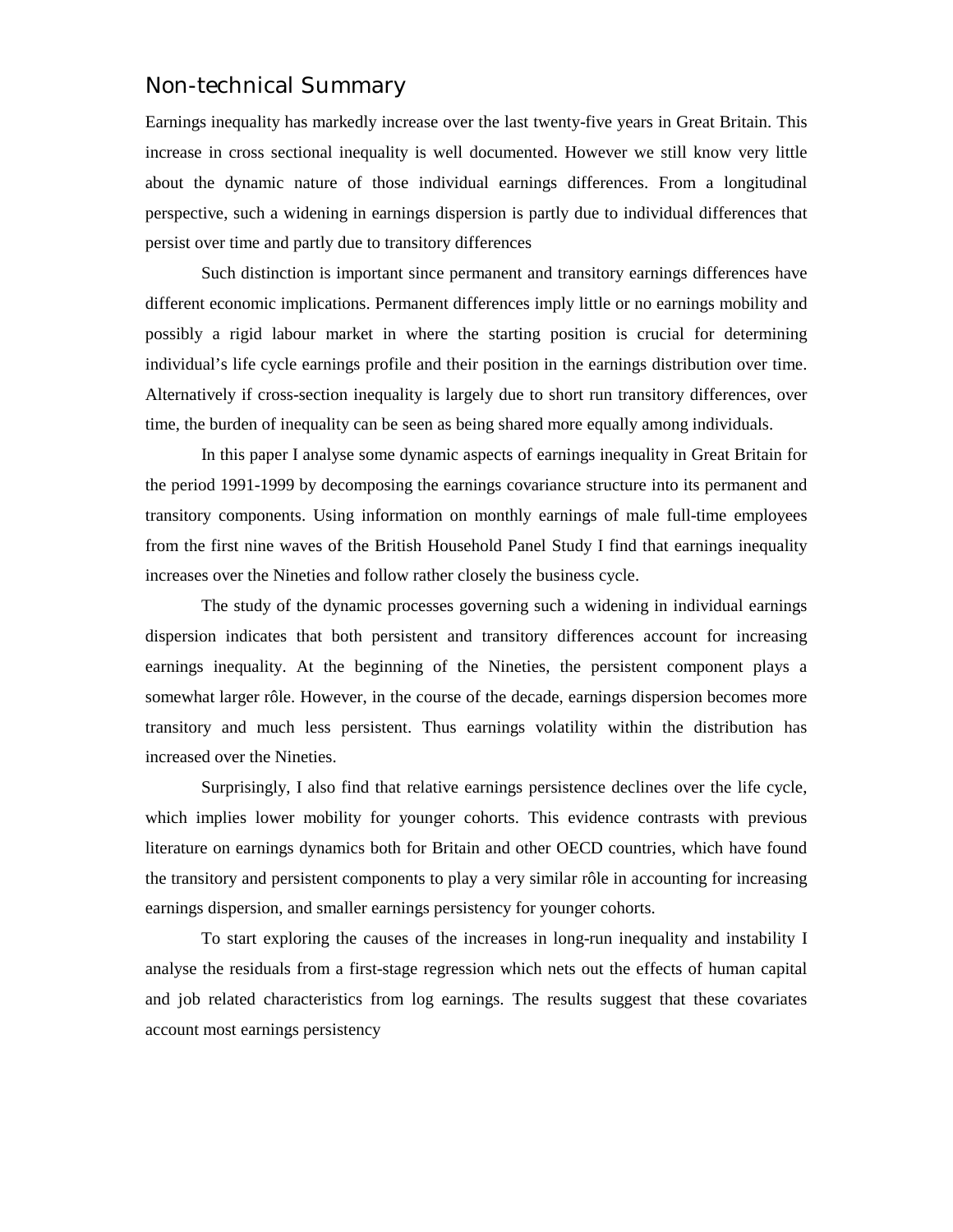## 1. Introduction

The rising earnings inequality trends experienced over the last twenty-five years in Britain as well as many other OECD countries have motivated a substantial amount of contributions which try to understand the statics and dynamics of this reality. Over the last decade a growing body of literature —mainly for the US— has shown that such widening in earnings dispersion is partly due to individual differences that persist over time and partly due to transitory differences. $<sup>1</sup>$ </sup>

Such distinction is important since permanent and transitory earnings differences have different economic implications. Permanent differences imply little or no earnings mobility and possibly a rigid labour market in where the starting position is crucial for determining individual's life cycle earnings profile and their position in the earnings distribution over time. Alternatively if cross-section inequality is largely due to short run transitory differences, over time, the burden of inequality can be seen as being shared more equally among individuals. From a policy perspective, the degree of persistence in individual earnings differences also tells us to what extent low earnings is a lasting or one-off experience.

In this paper I use the first nine waves of the British Household Panel Study (BHPS) to analyse the dynamic structure of individual earnings in Great Britain for the period 1991-1999. Thus, I provide new evidence on the dynamics of individual earnings for the second half of the Nineties in an analysis that covers the whole last decade. According to the BHPS data, cross-section earnings differences grew substantially over this period. To study the dynamic aspects of this increase in earnings differences, I decompose individual earnings into its permanent and transitory components by fitting error component models to the covariance structure of individual earnings. Unlike recent studies, I also examine the effects of observed variables (*i*.*e*. observable heterogeneity) on the covariance structure of log earnings.

My findings suggest that earnings mobility may have also increased over the Nineties. That is, for this period earnings persistence falls. Surprisingly, I also find that relative earnings persistence increases over the life cycle, which implies lower mobility for older cohorts. When I make use of the observed variables, persistent earnings differences are mostly accounted for by human capital and job related characteristics, and the transitory component is highly persistent.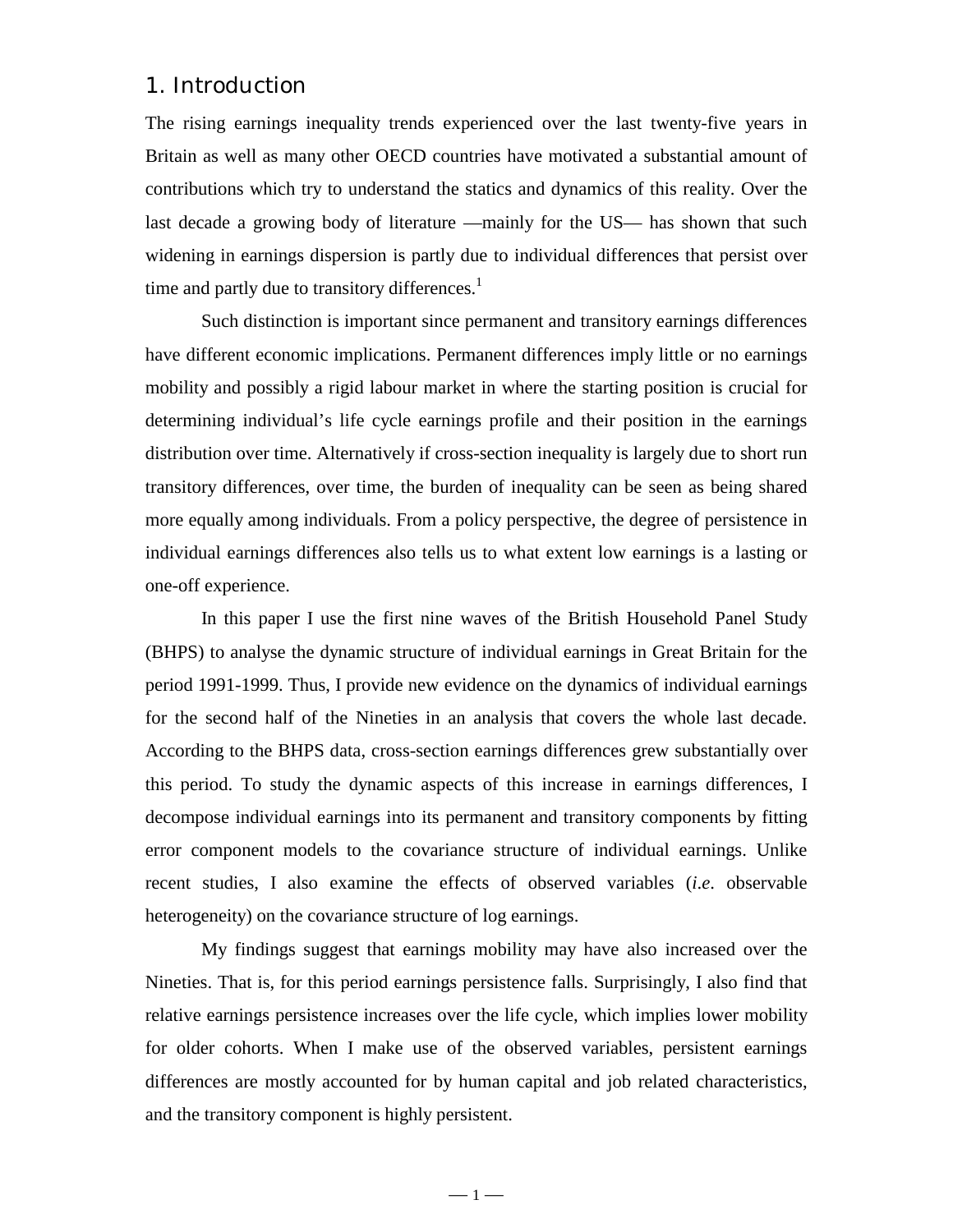The rest of the paper is structured as follows. In the next section I describe the data and present some relevant evidence on earnings statics and dynamics. That is, cross-section earnings inequality and a descriptive analysis of the covariance structure of earnings. Section 3 contains a brief discussion of some models of earnings dynamics and estimation methods. Section 4 presents the main empirical results from fitting those models to the BHPS data and analyses its implications in terms of the permanenttransitory decomposition of individual earnings. Finally, section 5 summarises and discusses the main findings.

#### 2. The Data

The dynamic nature of the analysis requires longitudinal data. I employ the first nine waves of the British Household Panel Study (BHPS).<sup>2</sup> Following the practice of most previous studies I analyse only males. In particular, the sample is restricted to full-time male employees who reported positive earnings in at least one of the nine waves.<sup>3</sup> Therefore, individuals are allowed to enter the panel at any wave and to re-enter the panel if they do exit. Such a sample selection produces an unbalanced panel since not all persons are present for all nine waves. The final sample consists of 4,777 individuals and a total of 22,660 individual-year observations.

To separate life cycle effects from time effects, I partition the sample into 4 age cohorts.4 The oldest cohort comprises those individuals born before 1941, so they are aged 50 years or more in 1991 when wave 1 takes place. The other two cohorts contain those born between 1941 and 1950, and between 1951 and 1960. The youngest cohort contains males born after 1961, that is, aged less than 31 in 1991.

The earnings measure is the log of the usual monthly earnings or salary payment before tax and other deductions in the current main job, deflated by the consumer price index. Unlike recent studies, this earnings measure is *not* derived from hourly wages.<sup>5</sup> In the BHPS, individuals report the amount they earn and the length of the period that amount covers—period length ranges from a week to a year. Monthly earnings are derived from these two questions.<sup>6</sup>

Permanent earnings differences may be due to the effect of time-invariant observables such as education but also to time-invariant unobservable factors such as ability or effort. On the other hand, serially correlated transitory differences may reflect the effect of serially correlated independent observable variables or the effect of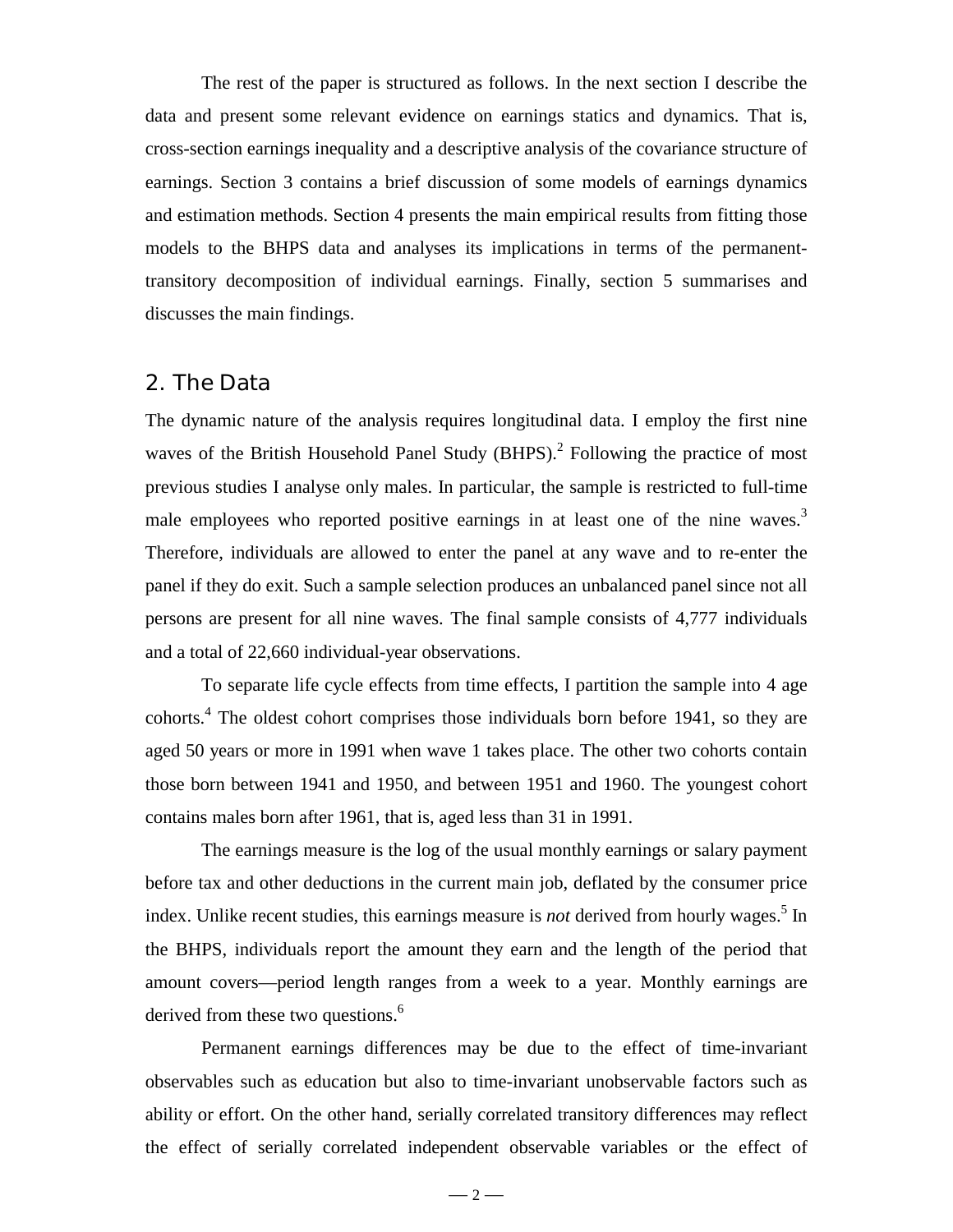transitory observable variables whose effects persist for more than one period, but also the effect of serially correlated random shocks which may be attributed to unobservables such as luck or even measurement error.

The use of log earnings, *y*, as the definition of earnings does not allow us to know which is the contribution to permanent and transitory earnings differences of the variables we do observe. However, the use of log earnings residuals from a first-stage earnings regression can help us determine such contributions, since the first-stage regression takes account of the effect of the observable variables on earnings and, thus, nets out their contribution to permanent and transitory earnings differences.

My strategy is to work with two definitions of earnings: log of earnings, *y*, and residuals from an earnings regressions,  $\omega$ , with a set of human capital and job related covariates (**X**).7 Log earnings residuals are estimated by OLS separately for each cohort on the data pooled over individuals and waves. Regression results are presented in Appendix Table A1.

#### *Description of the statics and dynamics of earnings differences*

According to standard inequality measures, cross-section inequality of earnings grows over the Nineties —see Figure  $1<sup>8</sup>$  Note that earnings dispersion is procyclical, closely following the evolution of the GDP growth rate. Such a cross-section picture, however, does not tell us anything about the dynamics of individual earnings or about the relative importance of the permanent and transitory components of earnings.

In order to analyse the dynamics of individual earnings and to assess to which extent earnings differences persist over time, I estimate the covariance matrix of the logearnings for each cohort.<sup>9</sup> The covariance matrix contains 180 unique elements (9 variances and 36 covariances for each one of the four cohorts). A first insight into the dynamic nature of individual earnings can be obtained from direct observation of the actual variances and covariances —not shown. The covariances are all positive and quite large in magnitude relative to the variances. The relative magnitude of the covariances differ across cohorts: on average, relative covariances of any lag length, are larger for the younger cohorts than for the older one. This evidence points to a substantial persistence of earnings differences, which is to be larger for younger cohorts —since (longer lag) covariances mainly reflect the permanent component of earnings.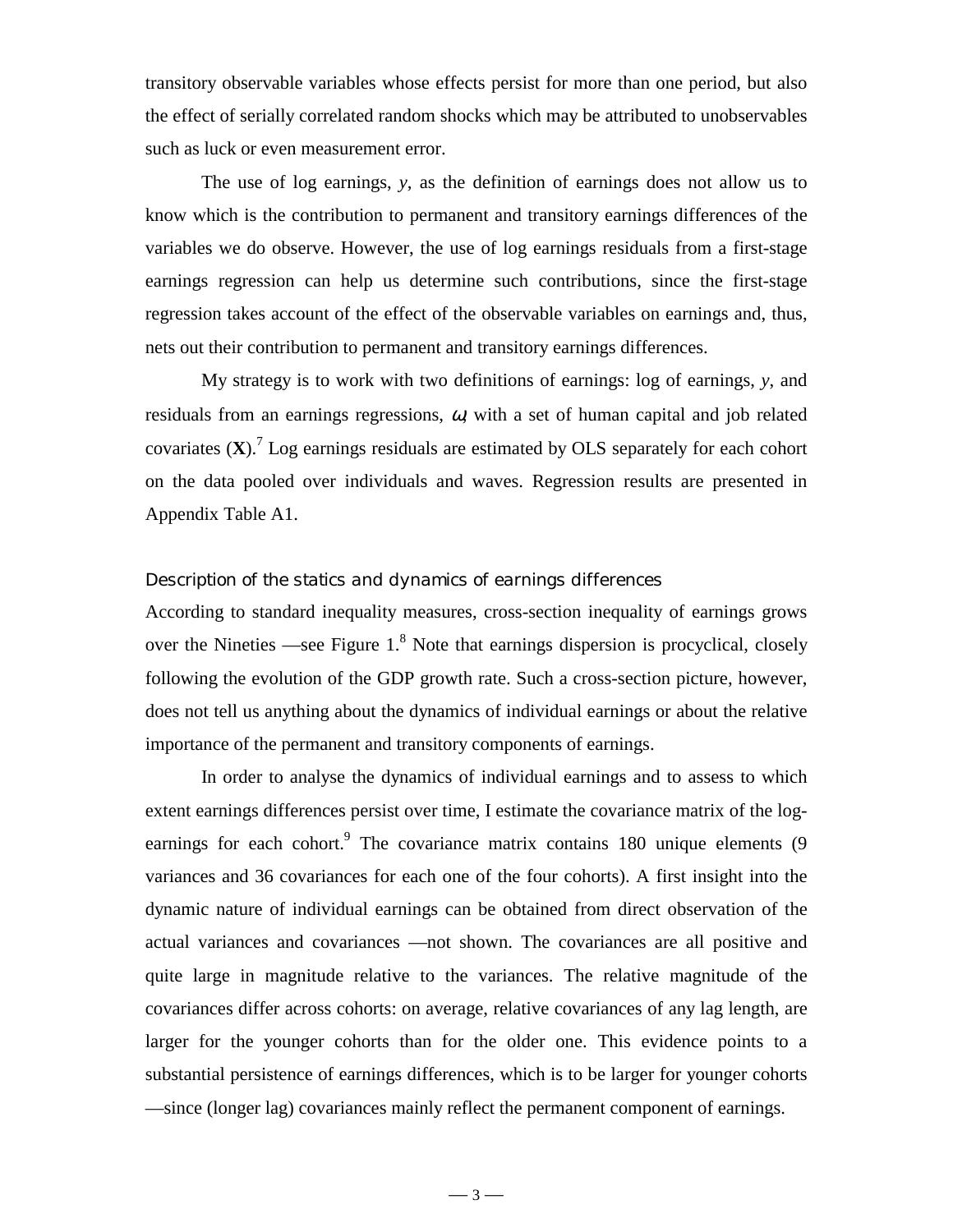A further and compact description of the covariance matrix can be obtained by pooling all covariances and regressing them on a set of dummies for lag length, calendar time (wave) and birth cohort using  $OLS^{10}$ . As Table 1 shows, only the first lag coefficient is statistically significant, suggesting that transitory shocks are not very persistent. Calendar time dummies pick up the trend in earnings dispersion shown in Figure 1. This trend somehow parallels the labour market behaviour in terms of unemployment rates. Male unemployment rose to 12.4 percent in 1993 (picked up by the 1993 dummy, statistically significant only at 10%) and monotonically decreased thereafter until 1999. This evidence, then, suggests a weak inverse relationship between earnings dispersion and unemployment. Cohort estimates show that earnings variances and covariances are larger for older cohorts, especially for individuals born before 1941. That is, earnings dispersion seems to increase over the life cycle, being notably higher for the oldest cohort.

## 3. Error Component Models

The last section described some stylised facts about individual observed earnings dynamics. The purpose of this section is to outline some parsimonious error component models that will characterise the dynamic structure of individual earnings and will help us assessing the relative importance of earnings persistence and earnings volatility over the sample period.

I begin with the simplest model of all which, despite its simplicity, provides a very intuitive insight into the matters of concern. However, since this first model overlooks several important features of the earnings dynamics that have been documented in the previous section, then I discuss a more general model that will be used for estimation.

The most rudimentary error component model is the canonical permanenttransitory model with white noise transitory component,

(1) 
$$
y_{iat} = \mu_i + v_{it}, \qquad \mu_i \sim \text{iid}(\mu_i, \sigma_{\mu}^2), \quad v_{it} \sim \text{iid}(0, \sigma_{\nu}^2)
$$

(2) 
$$
Cov(y_{it}, y_{is}) = \begin{cases} \sigma_{\mu}^{2} + \sigma_{\nu}^{2} , & t = s \\ \sigma_{\mu}^{2} , & t \neq s \end{cases}
$$

where  $\mu_i$  is a time-invariant individual component with mean  $\bar{\mu}_i$  and variance  $\sigma^2_{\mu}$  and  $v_{it}$ is a serially uncorrelated transitory component with zero mean and variance  $\sigma_{\nu}^2$ .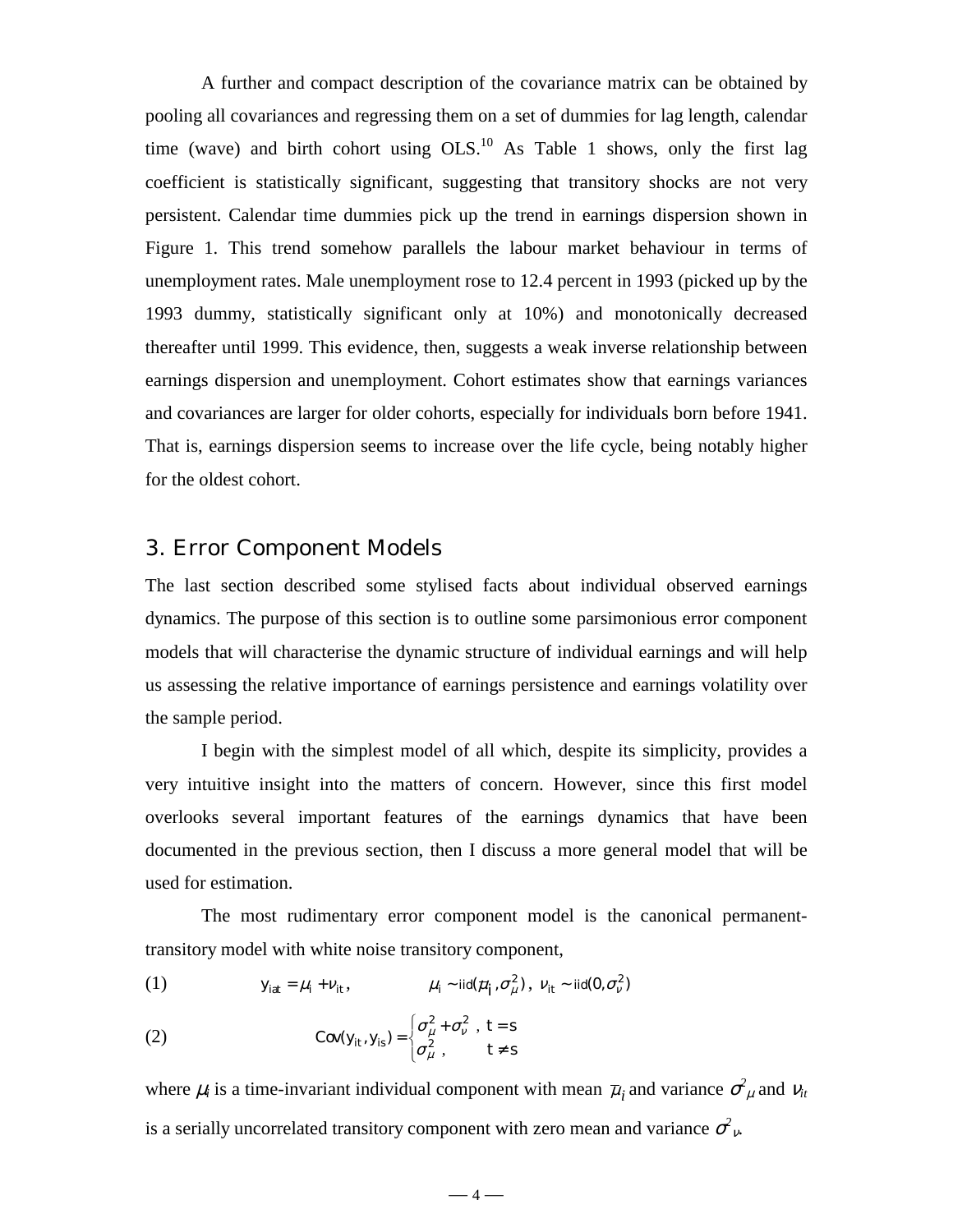The simplicity of this model greatly facilitates its interpretation in terms of permanent and transitory components. The variance of the permanent component,  $\sigma^2_{\mu}$ , (which fully determines the covariances) represents the persistent dispersion of earnings and the individual component  $\mu_i$  is seen as representing the effects of (unmeasured) characteristics such as ability and work related tastes which are assumed to persist throughout the sample period. As the covariance structure imposed by the ECM grows in complexity its interpretation becomes less clear.

Notwithstanding this, the canonical model in (1) imposes very rigid restrictions on the dynamic structure of our data that render it inappropriate. Regarding the permanent component, some empirical studies have found evidence, which support labour market theories, such as human capital o matching theories, which in turn postulate persistent heterogeneity across individuals in their growth rates.<sup>11</sup> Additionally, some earnings shocks may have permanent effects which can be modelled with a random walk specification of the permanent component.<sup>12</sup> The unit root hypothesis has also been previously justified in terms of low rates of depreciation on human capital investments or the effects of labour market conditions through implicit contracts (Baker, 1997). As far as the transitory component is concerned, previous inspection of our data suggests that transitory earnings may be serially correlated.

These considerations (and extensions) to the canonical model still assume a 'stationary' behaviour of individual earnings dynamics. However, the descriptive analysis of our data shows certain time patterns for the variances and covariances which are not stationary and differences across cohorts. To take due account of these time and cohort effects I will also consider time- and cohort-specific loading factors or shifters on both components.

The following specification extents the simple model in (1) and encompasses all the relevant aspects of earnings dynamics considered above

(3) 
$$
y_{icat} = \gamma_c \alpha_t [\mu_i + \eta_i a_{it} + u_{iat}] + \zeta_c v_{it},
$$

$$
\mu_i \sim (\mu_i, \sigma_\mu^2), \quad \eta_i \sim (\eta_i, \sigma_\eta^2), \quad E(\mu_i, \eta_i) = \sigma_{\mu\eta}
$$

where

(4) 
$$
u_{iat} = u_{i(a-1)(t-1)} + \pi_{iat} , \quad \pi_{iat} \sim (\pi_i, \sigma_\pi^2) , \quad E(u_{i(a-1)(t-1)}, \pi_{iat}) = 0
$$

(5)  $V_{it} = \rho V_{it-1} + \lambda_t \varepsilon_{it}, \qquad \varepsilon_{it} \sim (0, \sigma_{\varepsilon}^2) , \qquad V_{i0} \sim (0, \sigma_{0,c}^2)$ 

 $-5-$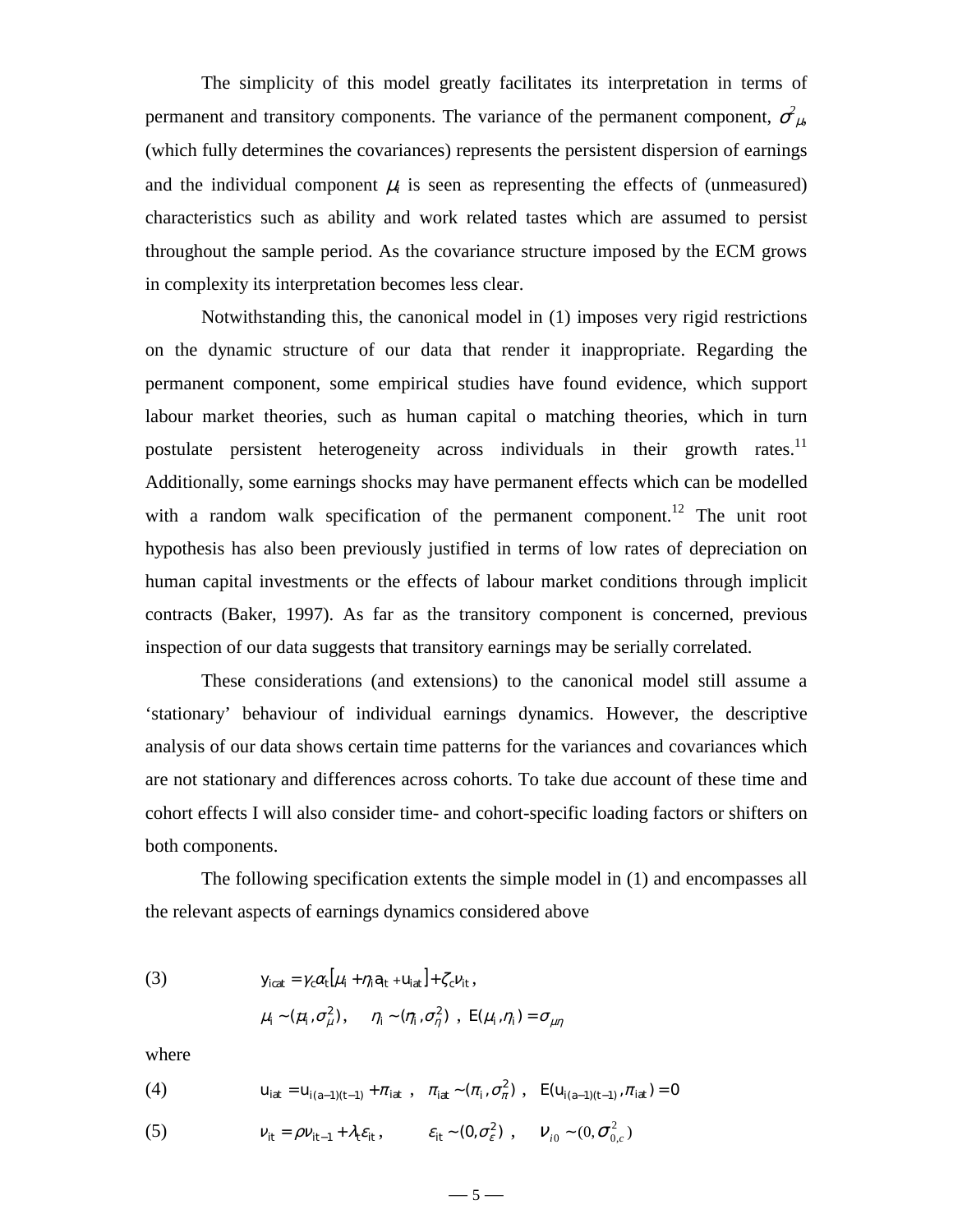In equation (3)  $\mu_i$  and  $\eta_i$  are time-invariant individual intercepts and slopes, with variance  $\sigma^2_{\mu}$  and  $\sigma^2_{\eta}$ ; and  $a_{it}$  denotes age of individual *i* at time *t*.<sup>13</sup> These parameters model an individual profile heterogeneity as a function of age. A negative covariance between  $\mu_i$  and  $\eta_i$  is consistent with the on-the-job training hypothesis (Mincer, 1974). In this case, this source of permanent earnings inequality will first decrease and then increase over the life cycle. Alternatively, a positive  $\sigma_{\mu\eta}$  implies rising permanent inequality over the life cycle. Such a case is consistent with schooling-matching models where more educated workers have higher initial earnings and these also grow faster as the quality of the match is revealed to employers.

Equation (4) specifies a random walk model. The random-walk innovation  $\pi_{iat}$ , unlike the transitory innovation  $\varepsilon_{it}$  in equation (5), accommodates any permanent reranking of individuals in the distribution of earnings.

Though, on theoretical grounds these two specifications of the permanent component could be complementary, previous studies treat them as alternative. I model the random growth and random walk specifications jointly and thus employ a specification that generalises that of most earlier studies.<sup>14</sup>

Equation (5) allows the transitory component to follow a first-order autoregressive process, where the serial correlation parameter  $\rho$  captures the smooth decline of covariances as the lag length increases, and  $\varepsilon$ <sub>*it*</sub> is a non-mean-reverting white noise innovation.

As mentioned above, the non-stationary pattern of earnings is accommodated using permanent and transitory time-specific shifters  $\alpha_t$ ,  $\lambda_t$ . Note that the incidence of these two loading factors on cross-section inequality and earnings mobility differs in a relevant way. An increase in permanent time-specific loading factors preserves the order of individuals in the earnings distribution, but increases their earnings differences, whereas an increase in transitory time-specific loading factors leads to more reranking within the earnings distribution.

Finally, cohort shifters  $\gamma_c$  and  $\zeta_c$ , allow earnings and its components to vary according to the different life cycle stage in which they are observed. Additionally, cohort shifters also help estimating life cycle parameters such as  $\rho$  or  $\sigma^2_{\mu}$  for the latter are identified by pooling different cohorts, rather than by observing complete life cycles.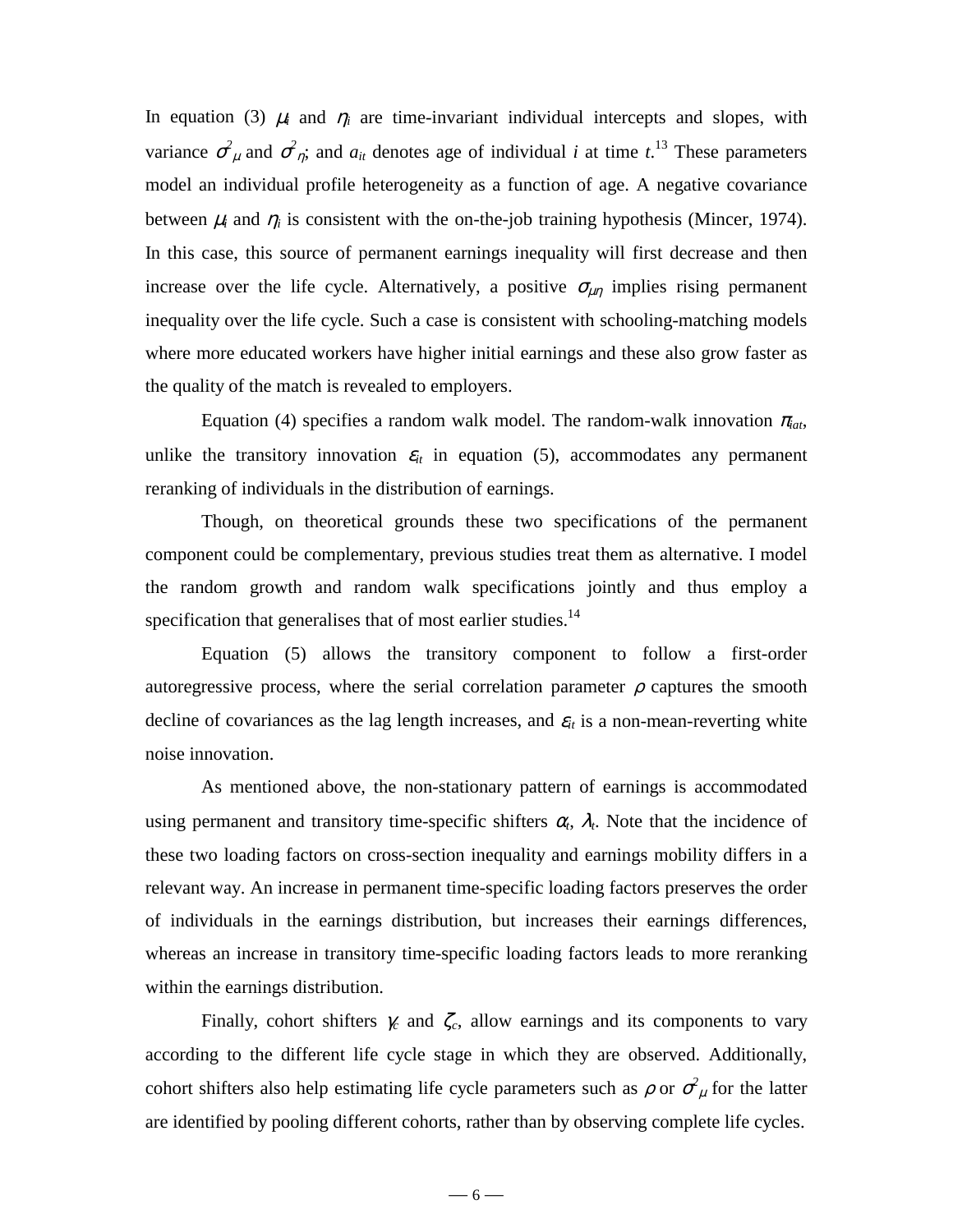## 4. Error Component Estimates

This section presents the results of fitting the general error component models outlined in the previous section to the unique elements of the covariance matrix for all four cohorts pooled together (*i*.*e*. 180 autocovariances), and analyses the changes in the permanent and transitory components over the sample period.

The parameters of the error component models are estimated using minimum distance techniques. The parameters chosen are those which minimise the (weighted) sum of the squared distance between the covariance structure implied by the error component model and the actual covariances.<sup>15</sup> Goodness of fit is assessed and nested models are tested using the sum of squared residuals (henceforth SSR) weighted by the inverse of an estimate of the variance of residuals.<sup>16</sup> Under the null of correct specification the SSR statistic is distributed as a  $\chi^2$  with  $[4(t(t+1)/2)-p]$ , where p is the number of parameters. However, a recurrent result in the literature is that the null is always rejected at conventional levels. Therefore, I employ the SSR as a measure of fit.

It is important to account for the initial conditions of a stochastic process when working with parameterisations for the covariance matrix which require information on variables for periods previous to the starting year of the panel, and thus not observed by the researcher (see MaCurdy, 1982, and Anderson and Hsiao, 1982). I take due account of initial conditions and adopt the method suggested by MaCurdy (1982) which involves the estimation of an 'initial' transitory variance  $\sigma_o^2$ . Although the previous literature has usually restricted the  $\sigma_0$  to be the same for individuals of different ages, I allow the 'initial' variance to vary across cohorts since it is likely that the accumulated autoregression of transitory shocks up to the period of the first observation differs at different stages of the life cycle.

The first column in Table 2 shows the resulting estimates of the general model outlined in equations (3)-(5) where the permanent component is specified as a random growth in age plus a random walk, and the transitory component follows an AR(1) process with cohort-based heteroskedastic initial variances, and time- and cohortspecific loading factors on both components.

The estimates of  $\sigma^2_{\mu}$  and  $\sigma^2_{\eta}$  in the first two rows capture the individual heterogeneity in the intercept and slope of the age-earnings profile. Our estimate of  $\sigma^2_{\eta}$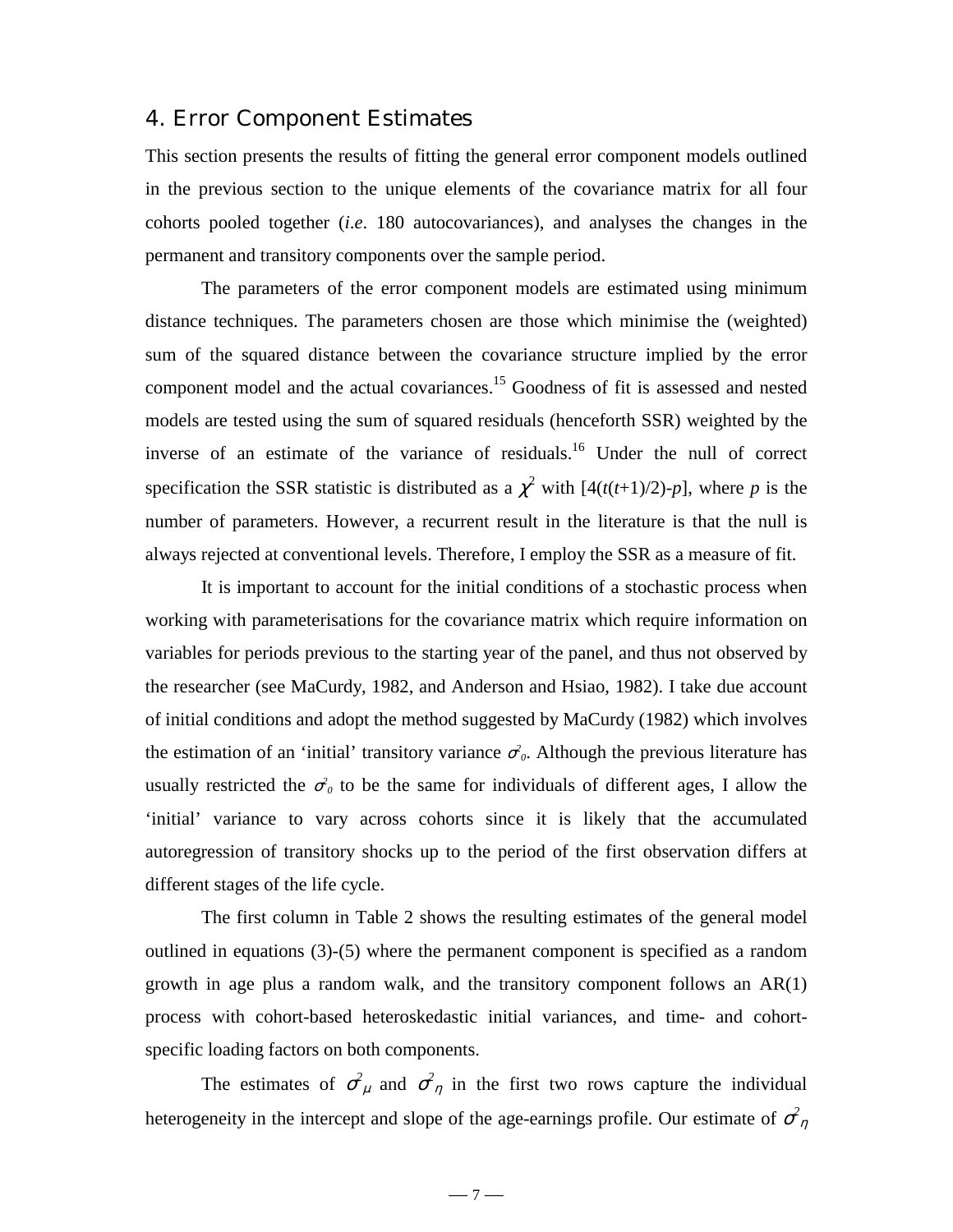implies that a worker with an earnings growth rate one standard deviation above the mean accumulates a 19% earnings advantage in ten years. The negative estimate of  $\sigma_{\mu\eta}$ indicates a trade-off between initial earnings and subsequent earnings growth. That is, consistent with the on-the-job-training hypothesis, individual age-earnings profiles seem to cross at relatively early stages of the working career. This is also the evidence found in several previous studies.<sup>17</sup>

The relatively small estimate of  $\sigma^2_{\pi}$  implies that after the first 32 years of the working career, permanent earnings inequality would be 50% larger than at the beginning.

The estimates of the time-specific loading factors on this persistent component,  $\alpha$ <sub>t</sub>, are typically larger than one and increase sharply in the recovery of the British economy until 1996.<sup>18</sup> Note also that they follow rather closely the trend foreshadowed by the time pattern in the empirical autocovariance matrices captured by the time dummies in the descriptive regression of section 2. This suggests that the persistent component plays an important rôle in the increase of earnings inequality over the sample period. The estimated cohort-specific loading factors, γ*c*, indicate that the persistent component increases over the life cycle up until the oldest cohort.

In the next section of the table, I report the estimated parameters for the transitory component. The estimates of the 'initial' variances, which capture the accumulation of the transitory process up to the start of the sample period for each cohort, show that these are most important for the older cohort. Even though *t*-statistics seem to indicate that these variances are not statistically significant, it will be shown below that they do contribute in explaining the cohort-related heteroskedasticity in the transitory component. The rather small serial correlation parameter estimate ( $\rho = 0.3$ ) implies that the effect of random shocks dies out rather quickly —becoming negligible after five years. Not surprisingly, the time-specific loading factors on the transitory innovation display a much higher variation than the corresponding loading factors for the persistent component. However, it is interesting to note that the relative decline of the former for 1995 and 1998 closely follow the trend of the observed variance. Thus, these parameters help accommodating the 'jerkiness' observed in actual variances over the second half of the Nineties. Finally, the estimated cohort-specific loading factors on the transitory component are larger than one and they rise very rapidly as older cohorts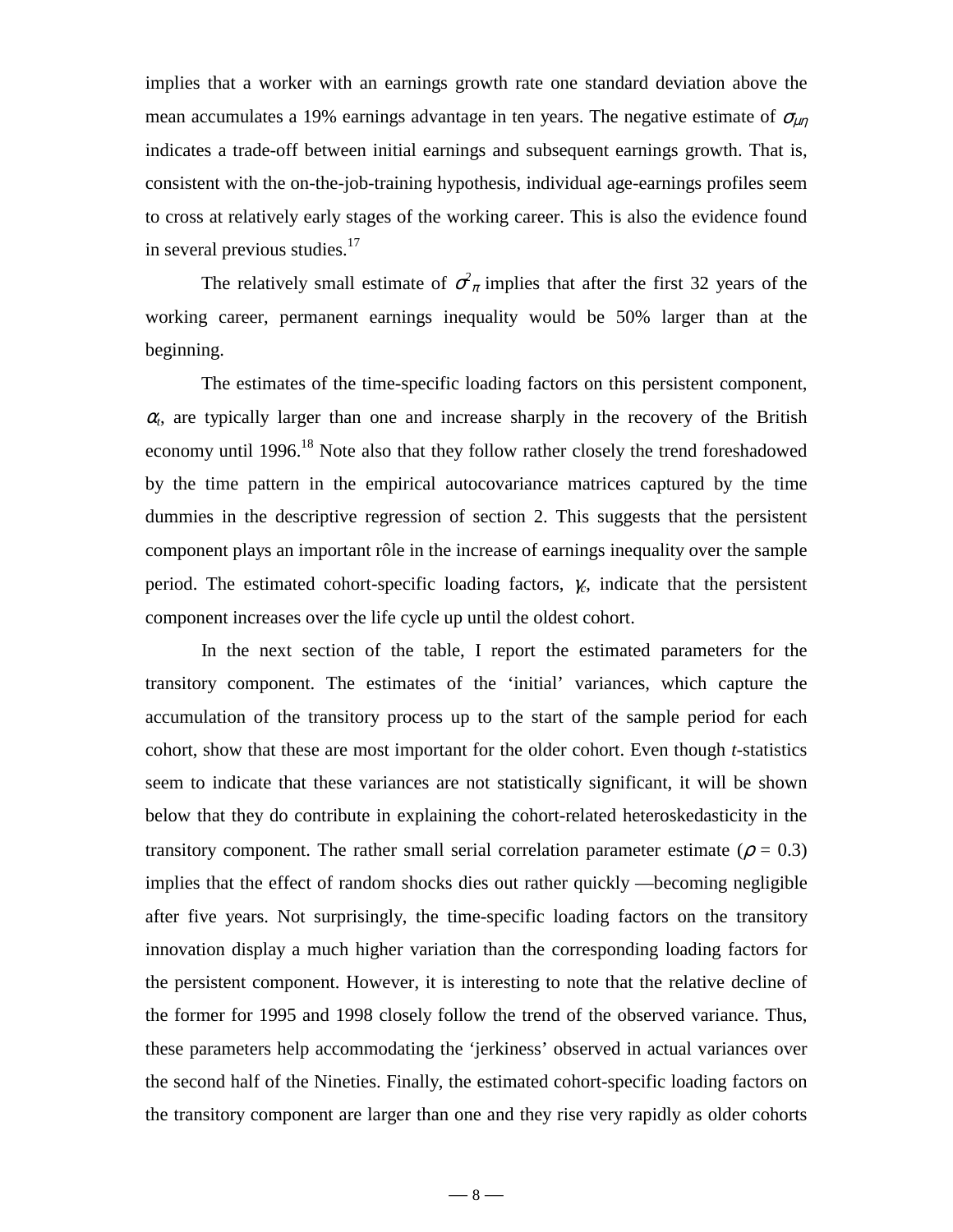are considered. These cohort-specific parameters are mostly picking up the larger observed variances displayed, on average, by older cohorts.

Using the parameter estimates of this model to predict total variances, Figure 2 shows that our preferred model is able to reproduce quite closely the evolution of the observed variance for each cohort over the sample period. In order to gain a better understanding of the relative contributions of the persistent and transitory components to the evolution of earnings inequality I use the parameter estimates to decompose the predicted variance into its two components for each cohort over the sample period. These correspond to the dotted lines in Figure 2. Clearly, Britain's increase in earnings inequality has stemmed from increases in both the persistent and the transitory components of earnings variation.

Notwithstanding that, the rôle played by both components is not stable over the sample period. As Table 3 shows, relative to the overall variance, the permanent (transitory) component falls (increases) over the whole decade with the marked exception of 1995 —which represents the turning point in terms of economic growth. Thence, the overall rising earnings dispersion becomes less persistent over the course of the decade. By the end of the Nineties, the (growing) earnings differences are mostly accounted for by (increasing) dispersion in the transitory earnings component.

Additionally, as the model implies —through the cohort-specific shifters—, this pattern differs across cohorts mostly in the relative magnitudes of the components. At any point in time, the permanent component (as a proportion of the overall predicted variance) is larger for younger than for older cohorts. Trends of the relative permanent and transitory variances are similar for all the cohorts but for the oldest that shows rather flat trends.

Although cross-studies comparisons should be done with a great deal of caution due to differences in the definition of earnings and in sample selection criteria, my results above differ in many ways from previous findings both for Britain and other countries. For Britain between 1975 and 1995, Dickens (2000a) finds an equal contribution of the two earnings components to rising overall inequality, the transitory component being larger for younger cohorts. For the first half of the Nineties, however, he also finds a sharp increase in the transitory variance. Other studies for the US and Canada reach similar conclusions,  $19$  while for Italy between 1979 and 1995 Cappellari (2000) finds a rising permanent component over time.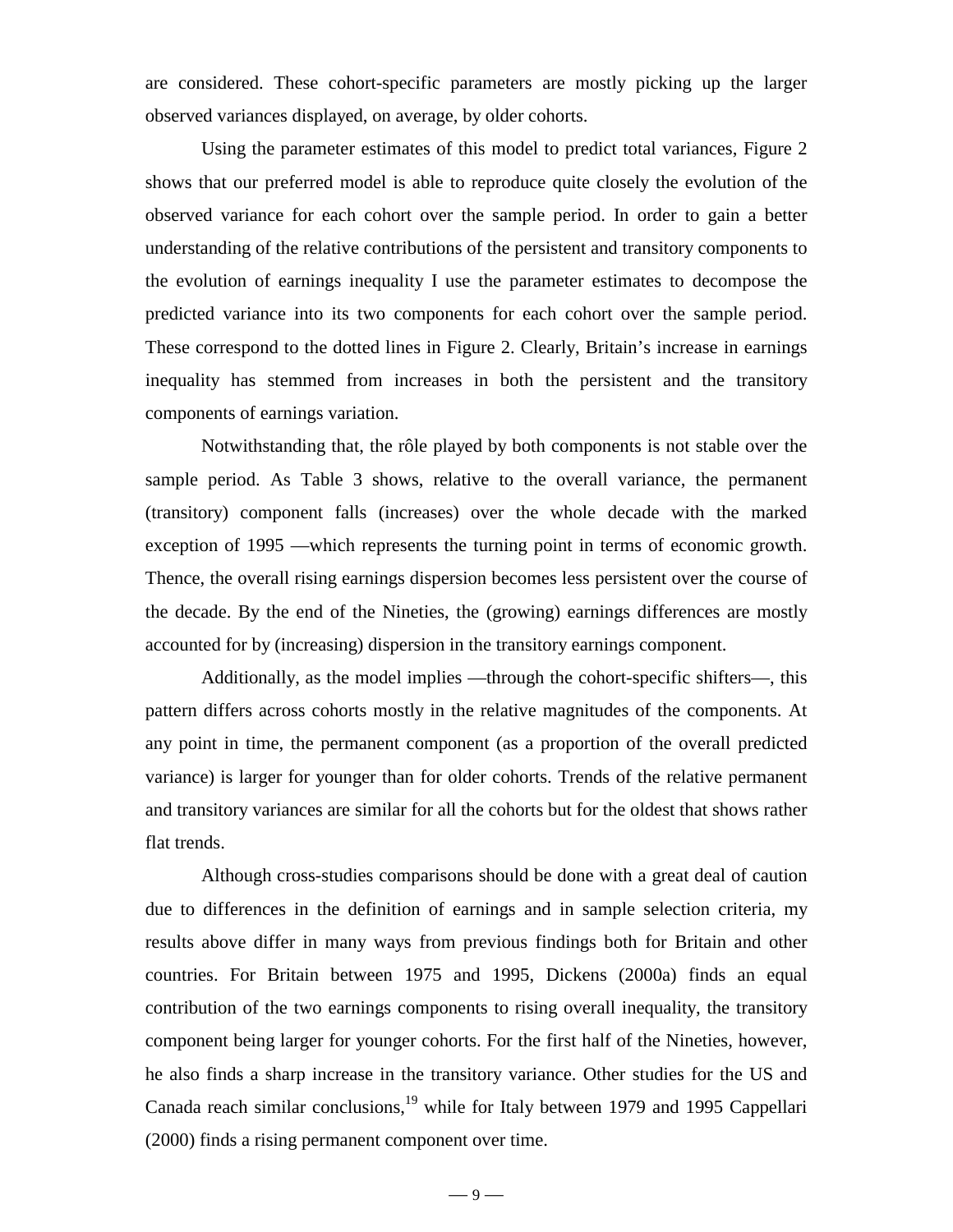Our preferred model extends most of the specifications used in the previous literature. Perhaps the most notable extensions are (i) considering both the random growth and the random walk specifications in the permanent component and (ii) allowing for cohort-based heteroskedastic initial conditions. Given the low *t*-statistics of the relevant parameters for these restrictions (*i.e.*  $\sigma$ <sup>2</sup><sub>*n*</sub>,  $\sigma$ <sub>*μn*</sub>,  $\sigma$ <sup>2</sup><sub>*π*</sub>, and the  $\sigma$ <sup>2</sup><sub>0c</sub> 's), next we test whether the restrictions imposed by previous studies are statistically defensible with our British data, and analyse their implications for the earnings components. Columns 2 to 4 of Table 2 present the results of applying the above restrictions to our preferred model and show that they are all rejected by our data.

In the second column of Table 2 I examine the implications of assuming away permanent shocks by estimating a model with no random walk process (*i.e.*  $\sigma^2 \bar{x} = 0$ ). A Wald test on this restriction clearly rejects the null of no random walk ( $\chi^2$  = 28.05, df = 1). However, parameter estimates and, most importantly, the decomposition of earnings inequality do not change substantially. Imposing the restriction leads to a slightly larger estimate of the autorregressive parameter  $\rho$  and to a slightly smaller estimate of  $\sigma^2_{\mu}$ . In terms of the decomposition, these minor changes in the estimates result into a tiny decrease in the permanent component.

The third column of Table 2 shows the implications of assuming away individual age-earnings profile heterogeneity (*i.e.*  $\sigma^2_{\eta} = 0$  and  $\sigma^2_{\mu\eta} = 0$ ). Again, a Wald test on this restriction clearly rejects the null of no random walk ( $\chi^2$  = 156.96, df = 2). Comparing the parameter estimates for this restricted specification to those for the preferred model reveals that the restriction of no heterogeneity of earnings growth rates imply a larger degree of mobility (smaller estimate of  $\sigma^2_{\mu}$ ) and longer persistence of the transitory shocks (larger estimate of  $\rho$ ). Additionally, cohort-specific initial variances are relatively larger and more statistically significant for the restricted model. These changes in the parameter estimates lead to a much flatter trend of both components for the first four years of the Nineties and a smaller permanent component for most cohorts (compare Figures 3 and 4).

The fourth column of Table 2 shows the results of assuming homoskedastic initial conditions (*i.e.*  $\sigma_{0,(0.61)}^2 = \sigma_{0,(51-61)}^2 = \sigma_{0,(41-51)}^2 = \sigma_{0,(0.41)}^2 = \sigma_{0,0}^2$ ) —while keeping the random growth plus random walk specification of the permanent component. As for the other restricted models, a Wald test on this restriction resoundingly rejects the null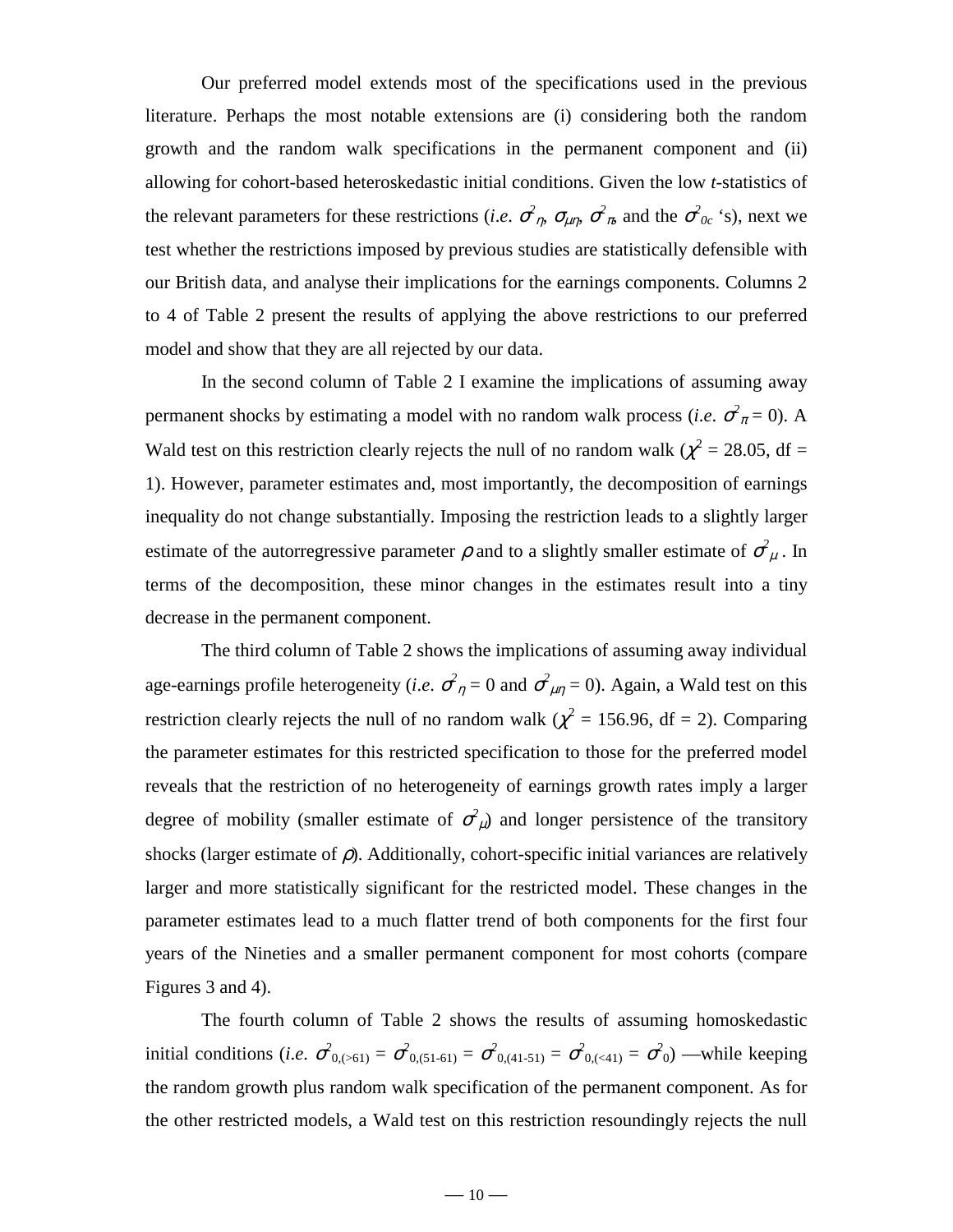that initial variances are all the same ( $\chi^2 = 152.47$ , df = 3). Relative to the preferred model, the most noticeable change is the decline in the cohort-specific loading factors, which in turn imply a much smoother trend in the permanent and transitory components over the first four years of the decade and an overall slight increase in the permanent component, that is, a bit less mobility over the whole period.

Finally, a plausible extension of our model is to supplement the autoregressive process already incorporated into the transitory component with a low degree moving average process. This extension could help accommodating the rapid decline in the first lag found in the observed autocovariances, and it has been fitted by few previous researchers —the most notable case for our study for Britain being Dickens (2000a). In terms of our estimated model, this implies replacing the AR(1) specification of equation  $(5)$  for the following ARMA $(1,1)$  one

(6) 
$$
v_{it} = \rho v_{it-1} + \theta \varepsilon_{it-1} + \lambda_t \varepsilon_{it},
$$

$$
\varepsilon_{it} \sim (0, \sigma_{\varepsilon}^2) \qquad V_{i0} \sim (0, \sigma_{0,c}^2)
$$

The estimates of this full extended model suffered from some identification problems.<sup>20</sup> Consequently, I have restricted the initial conditions to be equal across cohorts. The results of this model are provided in the last column of Table  $2<sup>21</sup>$ . The first thing to note is that, the data does not reject the null of the  $\theta = 0$  ( $\chi^2 = 2.05$ , df = 1). Despite this, the new ARMA specification has very little effect on the other parameter estimates —with the notable exception of  $\rho$ , which increases to 0.38— or on the decomposition of earnings inequality into its persistent and transitory components.

#### *Log-earnings residuals*

Next, consider the rôle of observed variables in the earnings components. In the firststage regression, the covariates  $X_{it}$  explain some 45 per cent of total earnings variation for the youngest and oldest cohort and some 30% for the middle ones.

When the effect of several human capital and job related observable characteristics on log earnings are removed through the first-stage earnings regression actual (log-earnings residual) autocovariances are smaller, they do not differ across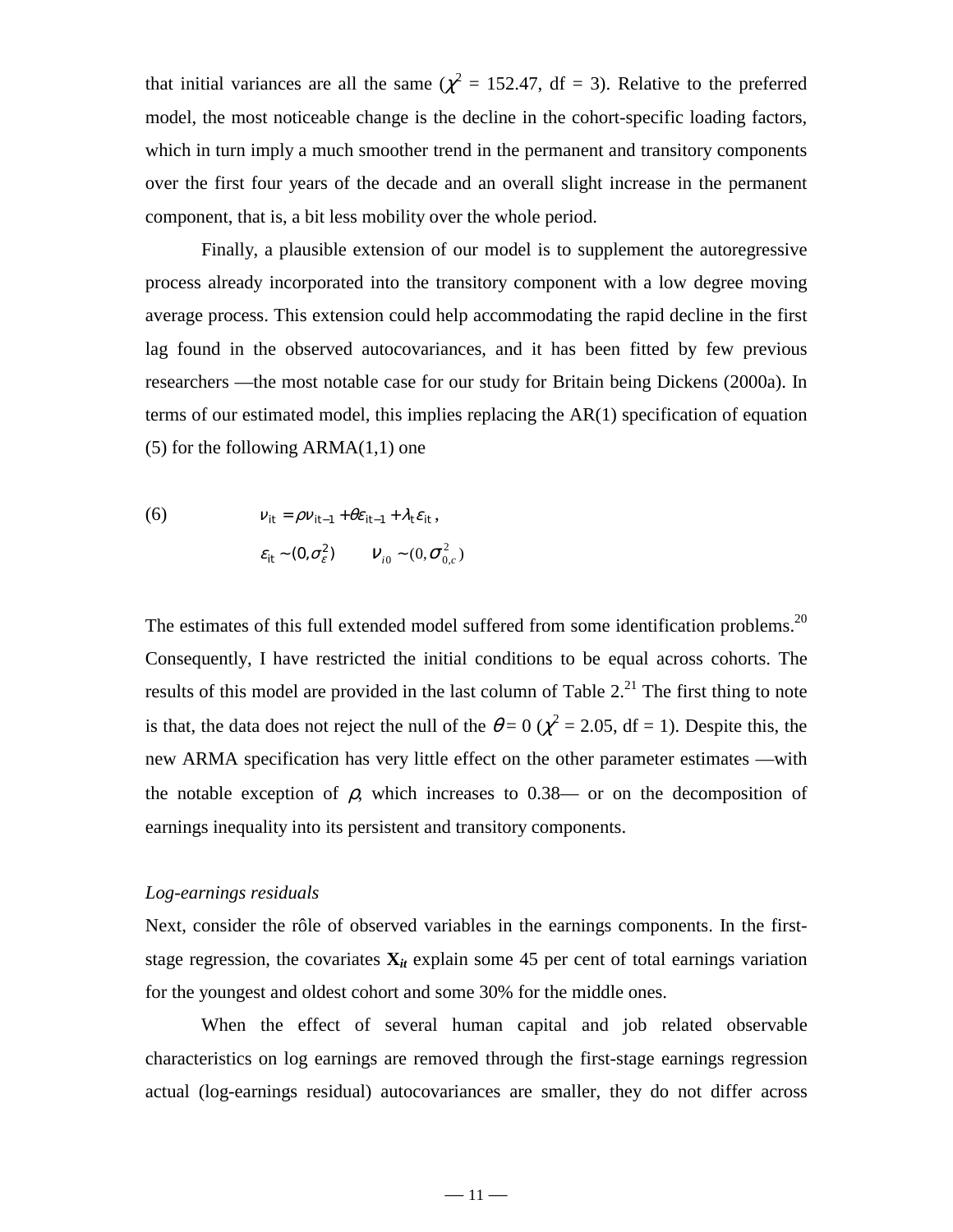cohorts as much as those for log-earnings and they exhibit a flatter trend over the sample period.

In accordance to that, I fit a model which incorporates a persistent component, specified as a simple random effect, plus a transitory component following an AR(1) process with cohort-based heteroskedastic initial conditions and time-specific loading factors on both components —see Table 3. Note that this specification of the preferred model is much simpler than that for log earnings. On the one hand, now the data reject individual-specific heterogeneity in the age-earnings profile as well as the random walk specification, and on the other hand, they also reject the cohort-specific shifters.<sup>22</sup> In terms of the decomposition, the inclusion of the covariates changes dramatically the nature of earnings dispersion— compare Figures 3 and 6. Now, earnings differences are mostly transitory and the relative contribution of both components to the overall predicted variance hardly changes over cohorts. The transitory component falls until 1994 and then increases until the end of the decade. This evidence suggests several things. First, earnings differences across cohorts as well as their persistent or transitory nature, are mostly accounted for by the observable variables. Second, the increasing mobility experienced up until 1994 is mostly accounted for by the covariates of the firststage regression. These covariates have a relatively small effect on the earnings differences decomposition in the course of the second half of the Nineties.

When the previous model is embellished with an  $ARMA(1,1)$  specification for the transitory component the autocorrelation parameter estimate becomes very large ( $\rho =$ 0.95) and all terms that specify the permanent component are not significant —see column 2 in Table 3. This change in the specification of the transitory component is important because it has a great bearing on the decomposition. As Figure 7 shows, this model suggests that differences in log earning residuals are mostly transitory over the whole sample period but for 1993-1994. In other words, the human capital and job related variables of the first-stage regression account for nearly all persistent differences in log earnings.

Finally, if we restrict all parameters that specify the permanent component to zero, the model fits the data better. Of course, the implications of this model are that the human capital and job related covariates account for all persistent earnings differences and that the transitory term is highly persistent.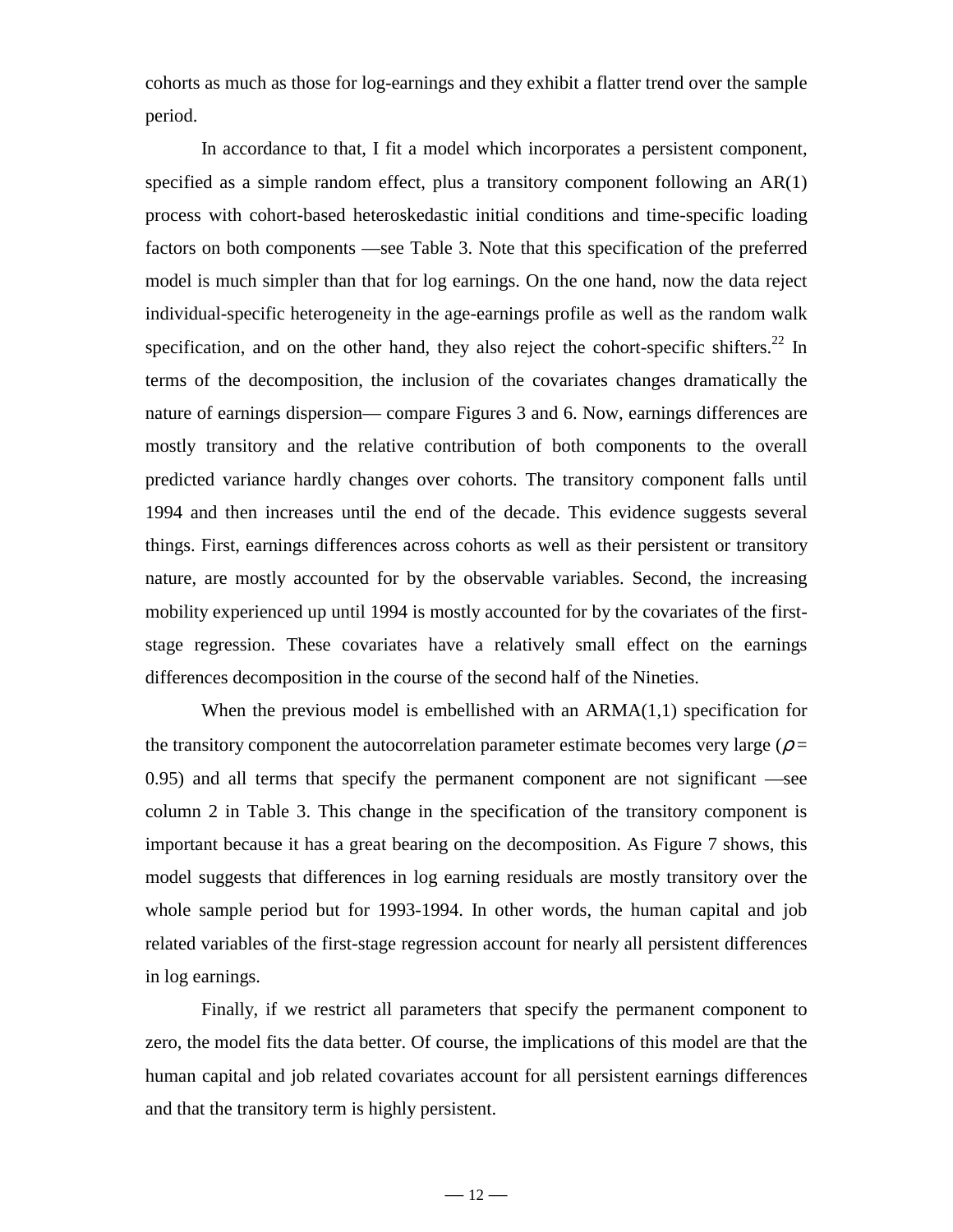## 5. Conclusions

In this paper I have analysed some dynamic aspects of earnings inequality in Great Britain for the period 1991-1999 by decomposing the earnings covariance structure into its permanent and transitory components. Using information on monthly earnings of male full-time employees from the first nine waves of the British Household Panel Study I find that earnings inequality increases over the Nineties and follow rather closely the business cycle.

The study of the dynamic processes governing such a widening in individual earnings dispersion indicates that both persistent and transitory differences account for increasing earnings inequality. At the beginning of the Nineties, the persistent component plays a somewhat larger rôle. However, in the course of the decade, earnings dispersion becomes more transitory and much less persistent. Thus earnings volatility within the distribution has increased over the Nineties.

Surprisingly, I also find that relative earnings persistence declines over the life cycle, which implies lower mobility for younger cohorts. This evidence contrasts with previous literature on earnings dynamics both for Britain and other OECD countries, which have found the transitory and persistent components to play a very similar rôle in accounting for increasing earnings dispersion, and smaller earnings persistency for younger cohorts.

To start exploring the causes of the increases in long-run inequality and instability I analyse the residuals from a first-stage regression which nets out the effects of human capital and job related characteristics from log earnings. The results suggest that these covariates account most earnings persistency. However, further research is needed to understand which of those factors is the main responsible of permanent earnings differences.

The potential sources of earnings instability are many. Increasing job instability is probably the first one that comes to mind. However, job tenure has not substantially changed, at least, up to the mid 1990s (Burgess and Rees, 1996; Gregg and Wadsworth, 1999), and the proportion of temporary jobs has remained stable over the Nineties (Booth, Francesconi and Frank, 2000). Of course, increasing transitory earnings differences could always stem from unstable earnings dynamics of those who remain in employment over the whole sample period. Evidence drawn on NES data, for example, suggests that the risk of a substantial decline in real hourly pay have increased by 20 to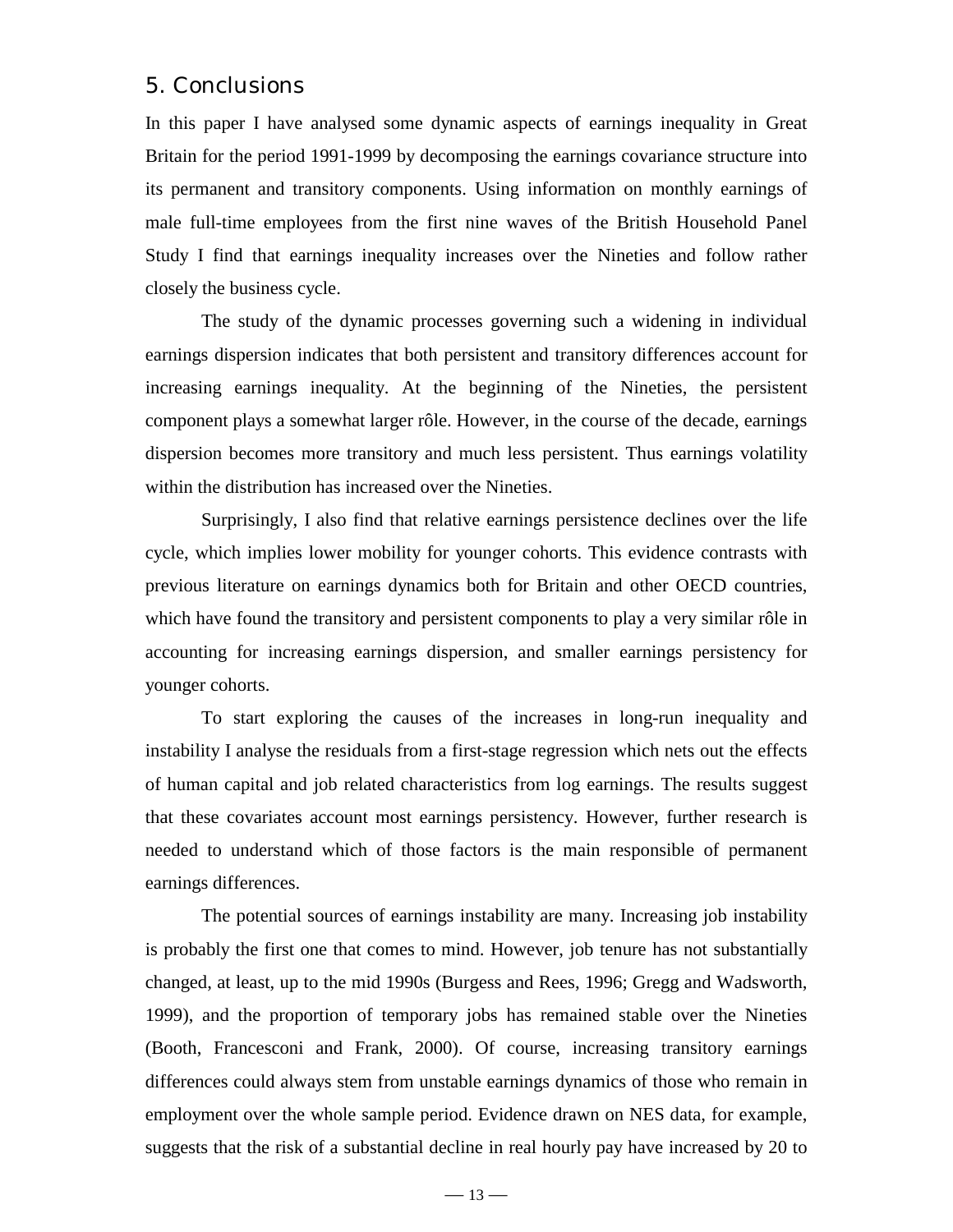30 per cent from the early 1980s to the mid 1990s (Nickell, Jones and Quintini, 2000). Notwithstanding this, Dickens (2000b) and Ramos, (1999b,c) provide evidence of stable earnings mobility for the first half of the Nineties.

Another possible source of increased earnings volatility is an increase in earnings losses after an unemployment spell. This is precisely what Nickell *et al*. (2000) find for Britain: a 40 percent increase in hourly earnings from the early 1980s to the mid 1990s. Gregg and Wadsworth (2000) also find that real entry wages (from unemployment) have fallen substantially since the beginning of the Eighties. Additionally, the 'low pay-no pay' cycle found by Stewart and Swaffield (1999) may have got worse, increasing earnings instability at the bottom end of the distribution.

Labour reallocation is another plausible factor. As Burgess, Lane and Stevens (2001) show the continual re-sorting of workers across different firms paying different wage *premia* have a substantial impact on earnings dispersion. Although such a reallocation process may have some permanent effects on earnings (most likely captured by the random walk process) it is also likely to have large transitory effects.

The main focus of this paper has been on modelling the persistency and instability of increasing earnings inequality. I have estimated more general models than most previous studies. For instance, I have successfully specified a permanent component that incorporates a random growth and a random walk process. As Baker and Solon (1999) put it, "this is a reassuring finding because there are good economic reasons to expect both aspects to be present". Another salient feature of my preferred model is the inclusion of initial conditions that differ across cohorts. Again, this is economically very plausible since it is likely that the accumulated autoregression of transitory shocks up to the period of the first observation differs at different stages of the life cycle. Finally, the non-stationary features of the British data are accommodated by year-specific and cohort-specific loading factors on each component. The inclusion of these shifters is important because otherwise we may be falsely attributing some of the nonstationarity apparent in the earnings data to the stationary features included in the model.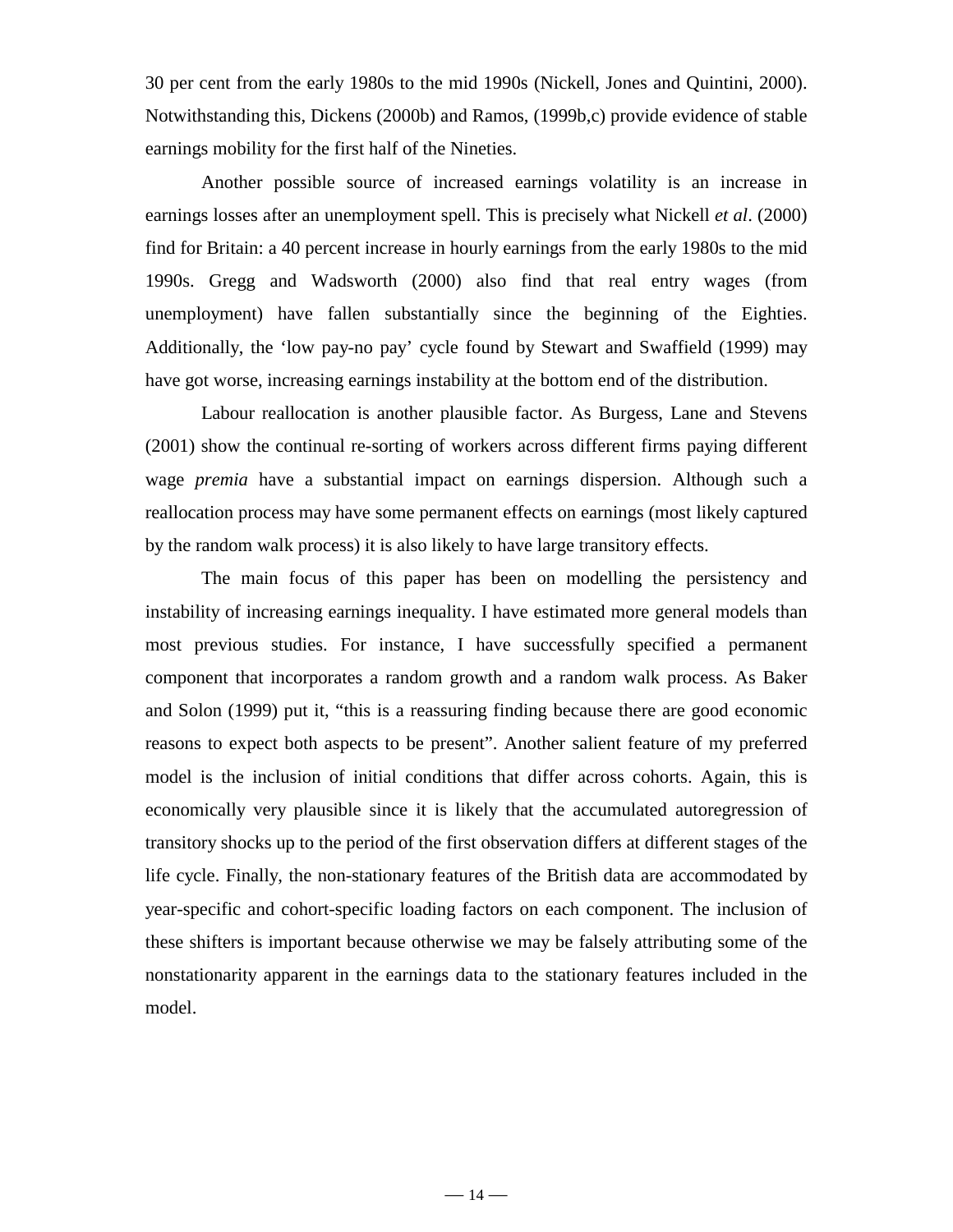# References

- Abowd, J. and D. Card (1989): "On the covariance structure of earnings and hours changes", *Econometrica*, **57** (2), pp. 411-45.
- Altonji, J.G. and L.M. Segal (1996): "Small-sample bias in GMM estimation of covariance structures", *Journal of Business and Economic Statistics*, **14**:353-66.
- Anderson, T.W. and C. Hsiao (1982): "Formulation and estimation of dynamic models using panel data", *Journal of Econometrics*, **18**, pp. 47-82.
- Baker, M. (1997): "Growth-rate heterogeneity and the covariance structure of life-cycle earnings", *Journal of Labour Economics*, **15** (2), pp. 338-75.
- Baker, M. and G. Solon (1999): "Earnings dynamics and inequality among Canadian men, 1976-1992: Evidence from longitudinal income tax records", *NBER Working Paper* 7370.
- Booth, A., M. Francesconi and J. Frank (2000): "Temporary jobs: Who gets the, what are they worth, and do they lead anywhere?", *ISER Working papers*. Paper 2000- 13 Colchester: University of Essex.
- Burgess, S. and H. Rees (1996): "Job tenure in Britain, 1975-1992", *The Economic Journal*, **106**: 334-44.
- Burgess, S., J. Lane and D. Stevens (2001): "Jobs, workers and changes in earnings dispersion", Centre for Economic Performance Working Paper No. 491, London School of Economics.
- Cappellari, L. (2000): "The dynamics and inequality of Italian male earnings: permanent changes or transitory fluctuations?", *ISER Working papers*. Paper 2000-41 Colchester: University of Essex.
- Dickens, R. (2000a): "The evolution of individual male wages in Great Britain: 1975- 95", *The Economic Journal*, **110**: 27-49.
- Dickens, R. (2000b): "Caught in a Trap? Wage mobility in Great Britain: 1975-1994" *Economica*, **67**: 477-497.
- Farber, H.S. and R. Gibbons (1996): "Learning and wage dynamics", *Quarterly Journal of Economics*, **111**:1007-47.
- Gottschalk, P. and R. Moffitt (1995): "Trends in the covariance structure of earnings in the US: 1969-1987", *Working Paper*, Brown University.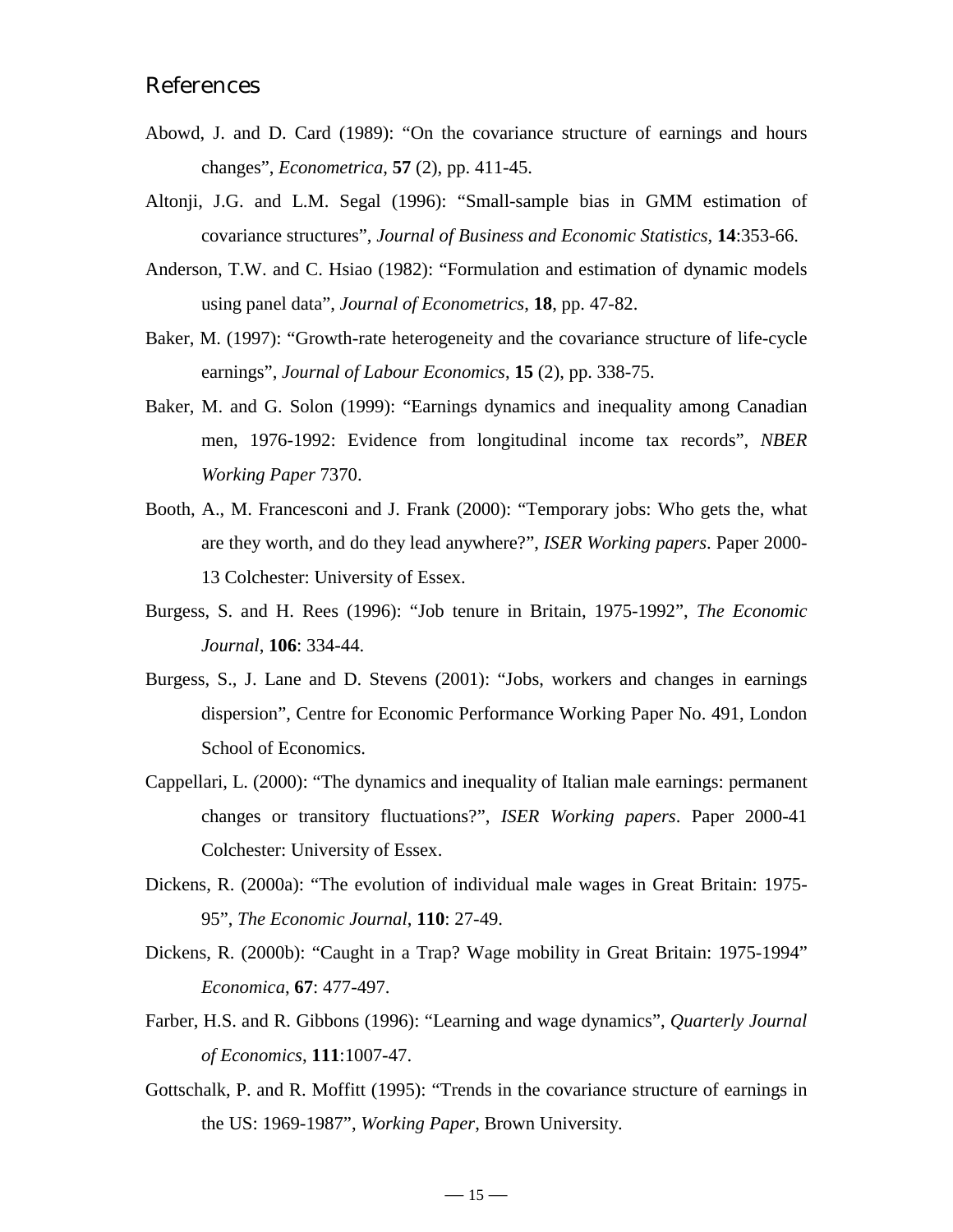- Gregg, P. and J. Wadsworth (2000): "Mind the gap, please: The changing nature of entry jobs in Britain", *Economica*, **67**: 499-524.
- Gregg, P. and J. Wadsworth (1999): "Job tenure, 1975-1998" in *The State of Working Britain* (eds. P. Gregg and J. Wadsworth), Manchester University Press.
- Hause, J. (1977): "The covariance structure of earnings and the on-the-job training hypothesis", *Annals of Economic and Social Measurement*, **6**, pp. 335-65.
- Hause, J. (1980): "The fine structure of earnings and the on-the-job training hypothesis", *Econometrica*, **48**, pp. 1013-1029.
- Jantti, M. (1993): "Earnings dynamics and industrial structure in Finland", Working Papers of the European Scientific Network on Household Panel Studies. Paper 76. Colchester: University of Essex.
- Lillard, L. and R. Willis (1978): "Dynamic aspects of earning mobility", *Econometrica*, **46** (5), pp. 985-1012.
- Lillard, L. and Y. Weiss (1979): "Components of variation in panel earnings data: American scientists, 1960-1970", *Econometrica*, **47**, pp. 437-54.
- MaCurdy, T. (1982): "The use of time series processes to model the error structure of earnings in a longitudinal data analysis", *Journal of Econometrics*, **18**, pp. 83- 114.
- Mincer, J. (1974): *Schooling, Experience and Earnings*. New York: NBER.
- Nickell, S., T. Jones and G. Quintini (2000): "A Pictureof job insecurity facing British men", Centre for Economic Performance Working Paper No. 479, London School of Economics.
- Ramos, X. (1999a): "The covariance structure of earnings in Great Britain:1991-1995", *ISER Working Paper 99-4*, Colchester: University of Essex.
- Ramos, X. (1999b): "Earnings inequality and earnings mobility in Great Britain: Evidence from the BHPS, 1991-1994", *ISER Working Paper 99-8*, Colchester: University of Essex.
- Ramos, X. (1999c): "Anatomy of earnings mobility in Britain: Evidence from the BHPS, 1991-1995", *ISER Working Paper 99-11*, Colchester: University of Essex.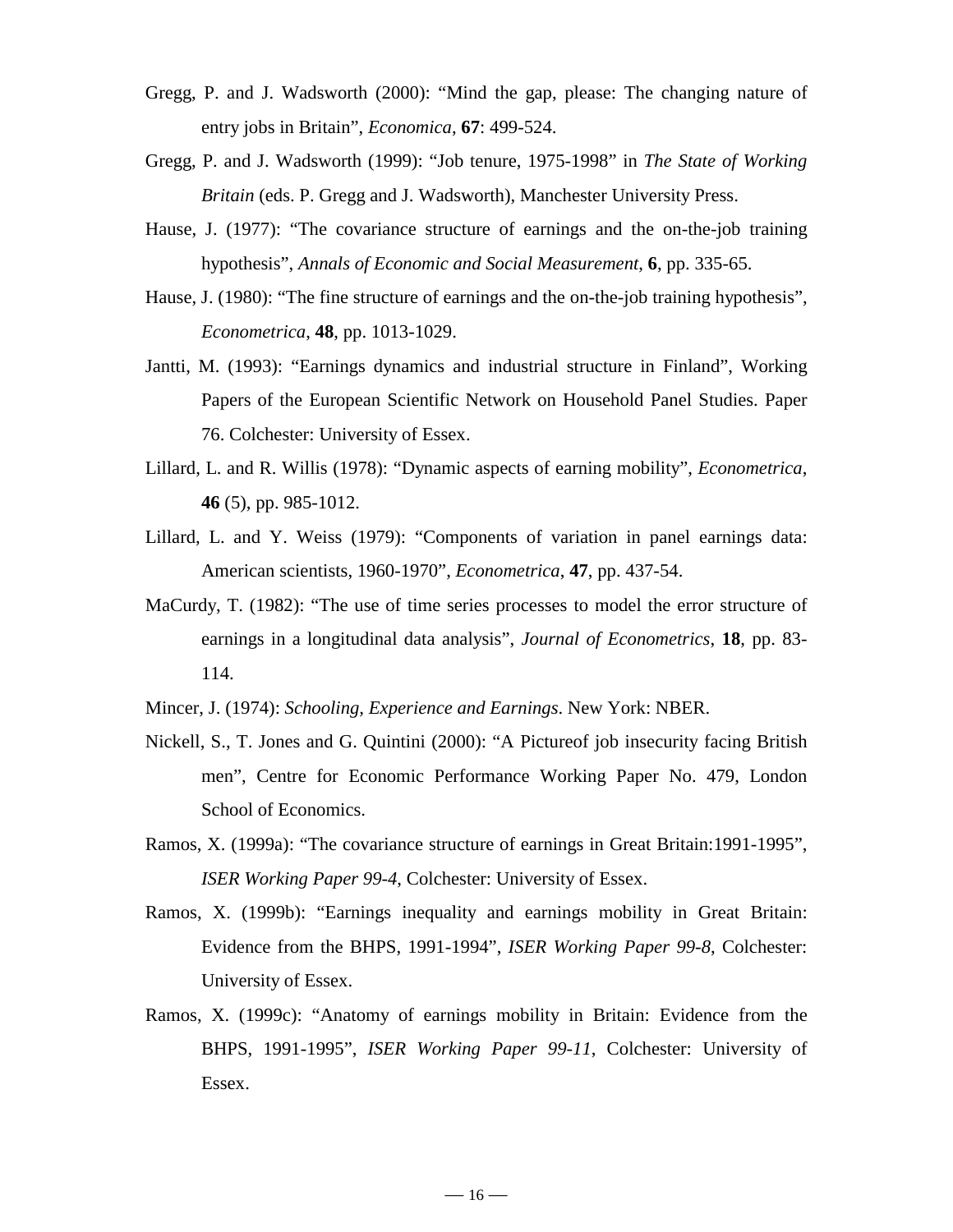- Stevens, A.H. (1997): "Persistent effects of job displacement: The importance of multiple job losses", *Journal of Labor Economics*, **15**: 165-188.
- Stewart, M. and J.K. Swaffield (1999): "Low pay dynamics and transition probabilities", *Economica*, **66**: 23-42.
- Taylor, A. (1994): "Appendix: sample characteristics, attrition and weighting" in *Changing Households: the British Household Panel Study 1990-1992* (eds. N. Buck, J. Gershuny, D. Rose, & J. Scott), Colchester: ESRC Research Centre on Micro-Social Change, University of Essex.
- Taylor, M.F. (ed.) (1995a): *British Household Panel Survey User Manual Volume A: Introduction, Technical Report and Appendices*. Colchester: ESRC Research Centre on Micro-Social Change, University of Essex.
- Taylor, M.F. (ed.) (1995b): *British Household Panel Survey User Manual Volume B1: Codebook*. Colchester: ESRC Research Centre on Micro-Social Change, University of Essex.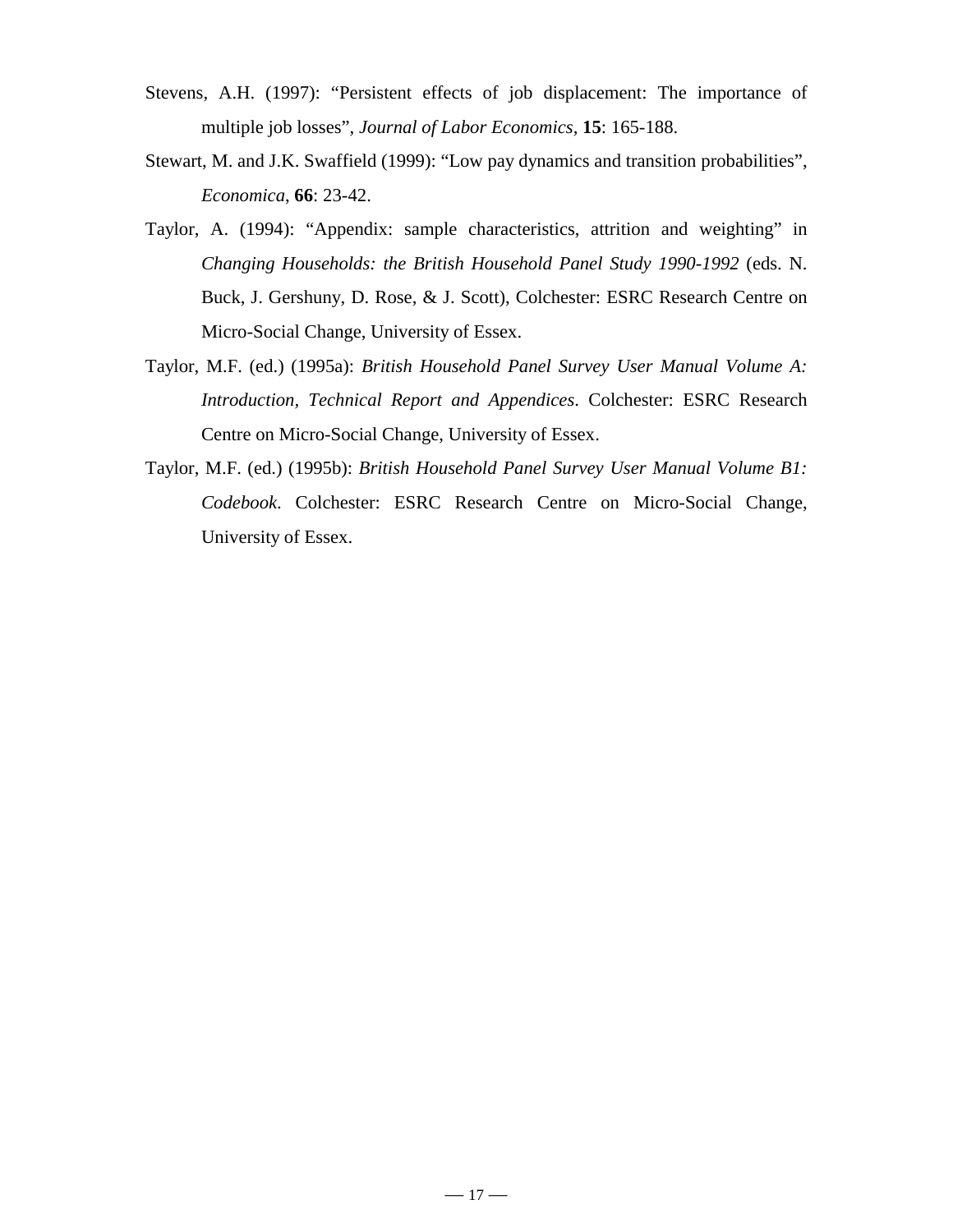|                  | Coefficient | t-ratio |  |  |  |  |  |
|------------------|-------------|---------|--|--|--|--|--|
| Lag structure    |             |         |  |  |  |  |  |
| Lag1             | $-0.262$    | -7.30   |  |  |  |  |  |
| Lag2             | $-0.026$    | $-0.69$ |  |  |  |  |  |
| Lag <sub>3</sub> | $-0.025$    | $-0.63$ |  |  |  |  |  |
| Lag4             | $-0.001$    | $-0.03$ |  |  |  |  |  |
| Lag5             | $-0.012$    | $-0.26$ |  |  |  |  |  |
| Lag <sub>6</sub> | 0.049       | 0.89    |  |  |  |  |  |
| Lag7             | 0.030       | 0.45    |  |  |  |  |  |
| Lag8             | $-0.094$    | $-1.04$ |  |  |  |  |  |
| Year dummies     |             |         |  |  |  |  |  |
| 1992             | 0.010       | 0.29    |  |  |  |  |  |
| 1993             | 0.062       | 1.64    |  |  |  |  |  |
| 1994             | 0.056       | 1.39    |  |  |  |  |  |
| 1995             | $-0.047$    | $-1.08$ |  |  |  |  |  |
| 1996             | 0.117       | 2.40    |  |  |  |  |  |
| 1997             | 0.091       | 1.64    |  |  |  |  |  |
| 1998             | $-0.132$    | $-1.99$ |  |  |  |  |  |
| 1999             | 0.826       | 9.19    |  |  |  |  |  |
| Cohort dummies   |             |         |  |  |  |  |  |
| $(51-61)$        | $-0.025$    | $-0.82$ |  |  |  |  |  |
| $(41-51)$        | 0.074       | 2.46    |  |  |  |  |  |
| $($ <41)         | 0.182       | 6.00    |  |  |  |  |  |
| constant         | 0.430       | 10.46   |  |  |  |  |  |

Table 1. Descriptive regression of the earnings covariance matrix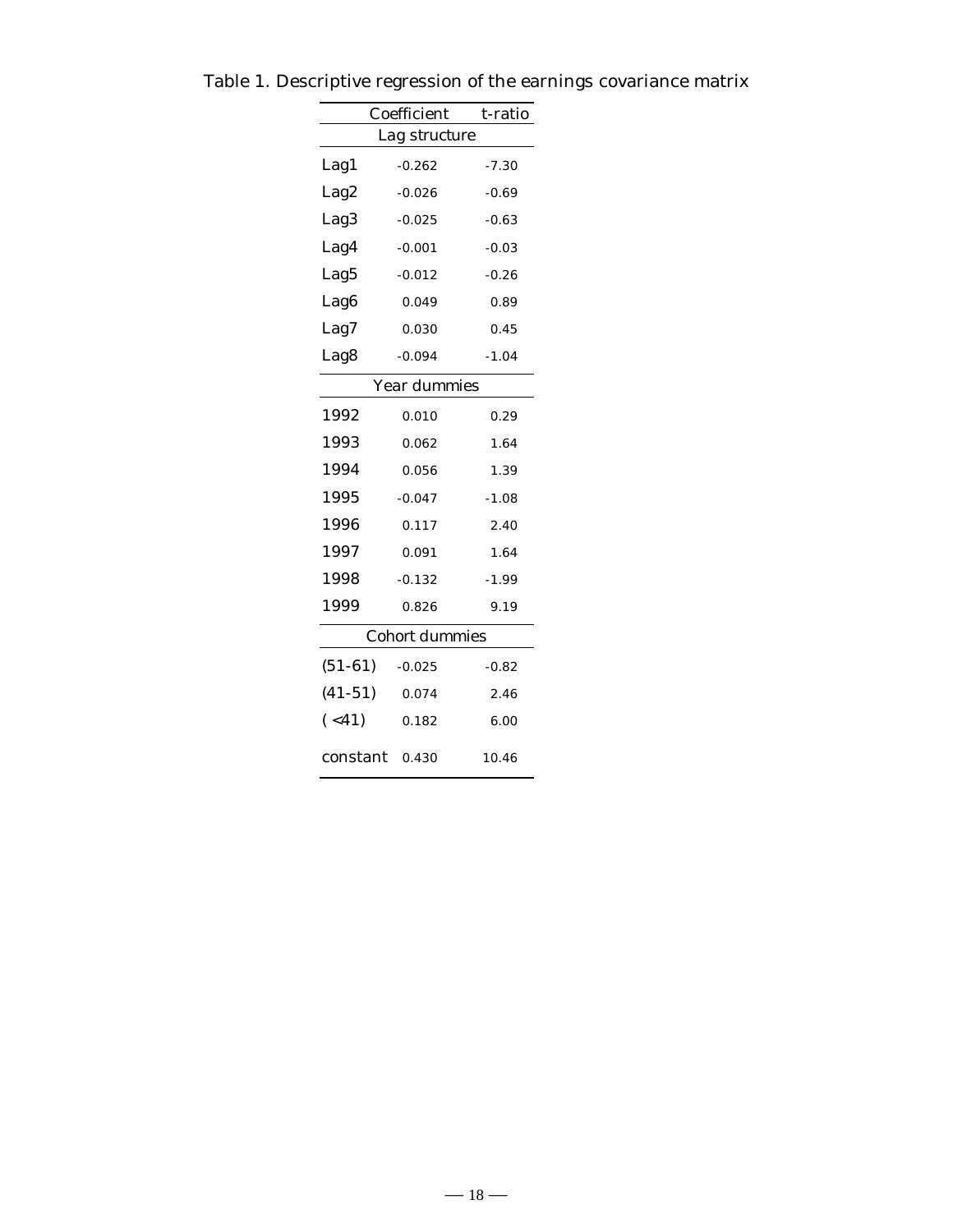| Table 2. Estimates of Earnings Dynamics Models (Log Earnings, $y_{iact}$ ) <sup>(a)</sup> |                              |                   |           |          |                              |                             |                                                                          |                                                     |                          |         |           |
|-------------------------------------------------------------------------------------------|------------------------------|-------------------|-----------|----------|------------------------------|-----------------------------|--------------------------------------------------------------------------|-----------------------------------------------------|--------------------------|---------|-----------|
|                                                                                           |                              | $(RG+RW) + AR(1)$ |           |          | $RG + AR(1)$<br>$RW + AR(1)$ |                             | $(RG+RW) + AR(1)$<br>$\sigma^2$ <sub>0,c</sub> = $\sigma^2$ <sub>0</sub> |                                                     | $(RG+RW)$ +<br>ARMA(1,1) |         |           |
| <b>Permanent Component</b>                                                                |                              |                   |           |          |                              |                             |                                                                          | $\sigma^2$ <sub>0,c</sub> = $\sigma^2$ <sub>0</sub> |                          |         |           |
|                                                                                           | $\sigma_{\mu}^2$             | 0.27              | (5.41)    | 0.25     | (6.09)                       | 0.19                        | (8.62)                                                                   | $0.26\,$                                            | (6.23)                   | 0.25    | (6.01)    |
|                                                                                           | $\sigma^2_{\eta}$            | 0.0003            | (1.43)    | 0.0003   | (1.54)                       |                             |                                                                          | 0.0003                                              | (1.20)                   | 0.0003  | (1.21)    |
|                                                                                           | $\sigma_{\!\mu\eta}$         | $-0.01$           | $(-1.79)$ | $-0.008$ | $(-2.85)$                    |                             |                                                                          | $-0.01$                                             | $(-1.77)$                | $-0.01$ | $(-1.71)$ |
|                                                                                           | $\sigma^2_{\pi}$             | 0.005             | (0.47)    |          |                              | 0.005                       | (0.28)                                                                   | 0.005                                               | (0.56)                   | 0.005   | (0.52)    |
|                                                                                           |                              |                   |           |          |                              |                             |                                                                          |                                                     |                          |         |           |
|                                                                                           | $\alpha_{92}$                | 0.92              | (10.42)   | 0.91     | (10.53)                      | 0.97                        | (9.99)                                                                   | 0.94                                                | (11.07)                  | 0.95    | (11.29)   |
|                                                                                           | $\alpha_{93}$                | 1.05              | (7.97)    | 1.06     | (8.12)                       | 1.10                        | (7.52)                                                                   | 1.08                                                | (8.73)                   | 1.09    | (8.54)    |
|                                                                                           | $\alpha_{94}$                | 1.14              | (6.62)    | 1.15     | (6.68)                       | 1.22                        | (7.38)                                                                   | 1.17                                                | (7.03)                   | 1.17    | (6.46)    |
|                                                                                           | $\alpha_{95}$                | 1.18              | (7.73)    | 1.23     | (8.47)                       | 1.25                        | (10.33)                                                                  | 1.22                                                | (8.32)                   | 1.21    | (7.72)    |
|                                                                                           | $\alpha_{96}$                | 1.35              | (7.03)    | 1.40     | (6.82)                       | 1.27                        | (4.81)                                                                   | 1.38                                                | (7.25)                   | 1.38    | (7.02)    |
|                                                                                           | $\alpha_{97}$                | 1.14              | (6.00)    | 1.20     | (6.18)                       | 1.04                        | (7.31)                                                                   | 1.18                                                | (6.79)                   | 1.17    | (7.13)    |
|                                                                                           | $\alpha_{98}$                | 1.05              | (8.89)    | 1.09     | (8.71)                       | 0.94                        | (5.23)                                                                   | 1.07                                                | (9.01)                   | 1.08    | (8.13)    |
|                                                                                           | $\alpha_{99}$                | 1.36              | (4.62)    | 1.37     | (4.44)                       | 1.24                        | (4.72)                                                                   | 1.38                                                | (4.65)                   | 1.39    | (4.56)    |
|                                                                                           |                              |                   |           |          |                              |                             |                                                                          |                                                     |                          |         |           |
|                                                                                           | $\gamma_{(51-61)}$           | 1.50              | (2.86)    | 1.54     | (2.79)                       | 0.75                        | (1.92)                                                                   | 1.36                                                | (2.41)                   | 1.37    | (2.44)    |
|                                                                                           | $\gamma_{(41-51)}$           | 2.04              | (1.14)    | 2.24     | (1.00)                       | 0.81                        | (1.36)                                                                   | 1.62                                                | (1.19)                   | 1.64    | (1.19)    |
|                                                                                           | $\gamma_{\left( <41\right)}$ | 1.30              | (1.24)    | 1.42     | (1.16)                       | 0.69                        | (1.13)                                                                   | 1.09                                                | (1.21)                   | 1.08    | (1.24)    |
|                                                                                           |                              |                   |           |          |                              | <b>Transitory Component</b> |                                                                          |                                                     |                          |         |           |
|                                                                                           | $\sigma_{0,(>61)}^2$         | 0.03              | (0.42)    | 0.05     | (0.87)                       | 0.13                        | (3.53)                                                                   |                                                     |                          |         |           |
|                                                                                           | $\sigma_{0,(51-61)}^2$       | 0.04              | (0.69)    | 0.06     | (0.82)                       | 0.11                        | (2.23)                                                                   |                                                     |                          |         |           |
|                                                                                           | $\sigma_{0,(41-51)}^2$       | 0.01              | (0.11)    | 0.03     | (0.33)                       | 0.02                        | (0.85)                                                                   |                                                     |                          |         |           |
|                                                                                           | $\sigma_{0,(<41)}^2$         | 0.14              | (1.61)    | 0.15     | (1.73)                       | 0.10                        | (1.45)                                                                   |                                                     |                          |         |           |
|                                                                                           | $\sigma^2$ <sup>0</sup>      |                   |           |          |                              |                             |                                                                          | 0.11                                                | (1.67)                   | 0.11    | (1.63)    |
|                                                                                           | $\sigma_{\varepsilon}^2$     | 0.10              | (1.76)    | 0.10     | (1.93)                       | 0.06                        | (1.49)                                                                   | 0.09                                                | (1.73)                   | 0.09    | (1.74)    |
|                                                                                           | $\rho$                       | 0.30              | (2.00)    | 0.32     | (2.51)                       | 0.41                        | (2.47)                                                                   | 0.29                                                | (1.96)                   | 0.38    | (1.19)    |
|                                                                                           | $\theta$                     |                   |           |          |                              |                             |                                                                          |                                                     |                          | $-0.09$ | $(-0.34)$ |
|                                                                                           |                              |                   |           |          |                              |                             |                                                                          |                                                     |                          |         |           |
|                                                                                           | $\lambda_{93}$               | 1.21              | (3.63)    | 1.21     | (4.12)                       | 1.26                        | (3.29)                                                                   | 1.21                                                | (3.65)                   | 1.25    | (3.46)    |
|                                                                                           | $\lambda_{94}$               | 1.39              | (3.23)    | 1.38     | (3.70)                       | 1.43                        | (2.96)                                                                   | 1.38                                                | (3.22)                   | 1.42    | (3.20)    |
|                                                                                           | $\lambda$ 95                 | 0.79              | (3.43)    | 0.79     | (3.86)                       | 0.75                        | (2.73)                                                                   | 0.78                                                | (3.42)                   | 0.80    | (3.30)    |
|                                                                                           | $\lambda_{96}$               | 1.31              | (2.06)    | 1.31     | (2.25)                       | 1.63                        | (2.16)                                                                   | 1.30                                                | (2.08)                   | 1.40    | (2.37)    |
|                                                                                           | $\lambda_{97}$               | 1.83              | (3.63)    | 1.76     | (3.90)                       | 2.07                        | (3.11)                                                                   | 1.82                                                | (3.53)                   | 1.90    | (3.45)    |
|                                                                                           | $\lambda$ 98                 | 1.34              | (4.02)    | 1.31     | (4.50)                       | 1.52                        | (3.95)                                                                   | 1.35                                                | (4.04)                   | 1.37    | (3.92)    |
|                                                                                           | $\lambda$ 99                 | 2.38              | (3.30)    | 2.33     | (3.80)                       | 2.74                        | (3.00)                                                                   | 2.38                                                | (3.22)                   | 2.49    | (3.02)    |
|                                                                                           |                              |                   |           |          |                              |                             |                                                                          |                                                     |                          |         |           |
|                                                                                           | $\zeta$ (51-61)              | $1.15\,$          | (5.54)    | 1.17     | (5.97)                       | 1.23                        | (5.08)                                                                   | 1.15                                                | (5.58)                   | 1.15    | (5.60)    |
|                                                                                           | $\zeta$ (41-51)              | 1.30              | (6.28)    | 1.35     | (6.98)                       | 1.52                        | (5.25)                                                                   | 1.33                                                | (6.19)                   | 1.33    | (6.27)    |
|                                                                                           | $\zeta$ (<41)                | 1.89              | (4.49)    | 1.86     | (4.37)                       | 2.12                        | (3.97)                                                                   | 1.93                                                | (4.46)                   | 1.92    | (4.43)    |
|                                                                                           | <b>SSR</b>                   |                   | 889.49    |          | 917.54                       |                             | 1046.45                                                                  |                                                     | 1041.96                  |         | 1039.92   |

(*a*) : *t*-ratios in parentheses.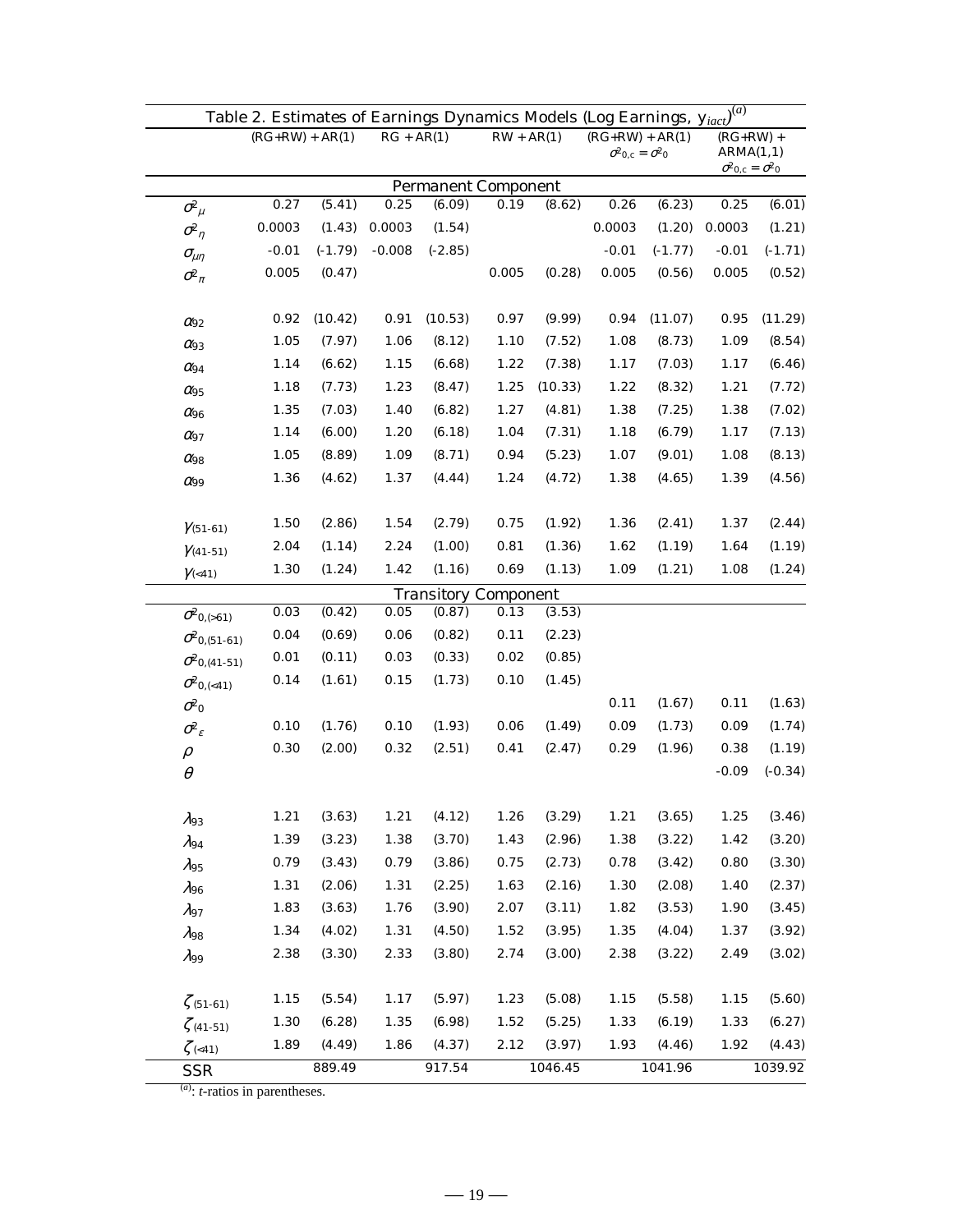| rable 5. Estimates of Earnings Dynamics Models<br>$\mathbf{a}$<br>(Log Earnings Residuals, $\omega_{act}$ |      |                                  |                             |                    |           |                    |  |
|-----------------------------------------------------------------------------------------------------------|------|----------------------------------|-----------------------------|--------------------|-----------|--------------------|--|
|                                                                                                           |      | $RE + ARMA(1,1)$<br>$RE + AR(1)$ |                             |                    | ARMA(1,1) |                    |  |
| <b>Permanent Component</b>                                                                                |      |                                  |                             |                    |           |                    |  |
| $\sigma_{\mu}^2$                                                                                          | 0.05 | (11.50)                          | 0.01                        | (0.57)             |           |                    |  |
|                                                                                                           |      |                                  |                             |                    |           |                    |  |
| $\alpha_{92}$                                                                                             | 0.82 | (5.84)                           | 0.76                        | (1.07)             |           |                    |  |
| $\alpha_{93}$                                                                                             | 1.19 | (4.11)                           | 2.00                        | (1.13)             |           |                    |  |
| $\alpha_{94}$                                                                                             | 1.62 | (2.81)                           | 2.31                        | (1.08)             |           |                    |  |
| $\alpha_{95}$                                                                                             | 1.05 | (8.41)                           | $-0.26$                     | $(-0.28)$          |           |                    |  |
| $\alpha_{96}$                                                                                             | 1.01 | (5.88)                           | $-0.70$                     | $(-0.64)$          |           |                    |  |
| $\alpha_{97}$                                                                                             | 0.99 | (5.53)                           | $-1.00$                     | $(-0.63)$          |           |                    |  |
| $\alpha_{98}$                                                                                             | 0.79 | (4.54)                           | $-0.80$                     | $(-0.64)$          |           |                    |  |
| $\alpha_{99}$                                                                                             | 0.81 | (5.40)                           | $-1.09$                     | $(-0.83)$          |           |                    |  |
|                                                                                                           |      |                                  | <b>Transitory Component</b> |                    |           |                    |  |
| $\sigma_{0,(>61)}^2$                                                                                      | 0.07 | (6.63)                           | 0.10                        | (4.48)             | 0.13      | (11.71)            |  |
| $\sigma_{0,(51-61)}^2$                                                                                    | 0.08 | (5.82)                           | 0.12                        | (3.78)             | 0.16      | (4.01)             |  |
| $\sigma_{0,(41-51)}^2$                                                                                    | 0.07 | (5.83)                           | 0.12                        | (5.46)             | 0.15      | (8.88)             |  |
| $\sigma_{0,(<41)}^2$                                                                                      | 0.05 | (3.41)                           | 0.07                        | (2.91)             | 0.10      | (5.77)             |  |
| $\sigma_{\rm c}^2$                                                                                        | 0.10 | (6.79)                           | 0.14                        | (5.35)             | 0.13      | (5.41)             |  |
| $\rho$                                                                                                    | 0.41 | (4.65)                           | 0.95                        | (36.54)            | 0.86      | (26.36)            |  |
| $\theta$                                                                                                  |      |                                  |                             | $-0.36$ $(-16.31)$ |           | $-0.32$ $(-10.17)$ |  |
|                                                                                                           |      |                                  |                             |                    |           |                    |  |
| $\lambda_{93}$                                                                                            | 0.97 | (6.18)                           | 0.97                        | (3.59)             | 1.14      | (6.19)             |  |
| $\lambda_{94}$                                                                                            | 0.68 | (1.30)                           | 0.67                        | (1.30)             | 0.88      | (3.21)             |  |
| $\lambda_{95}$                                                                                            | 0.84 | (5.62)                           | 0.71                        | (1.60)             | 0.86      | (5.41)             |  |
| $\lambda_{96}$                                                                                            | 0.95 | (6.68)                           | 1.19                        | (2.77)             | 1.01      | (6.41)             |  |
| $\lambda_{97}$                                                                                            | 1.23 | (5.15)                           | 1.36                        | (3.44)             | 1.36      | (4.90)             |  |
| $\lambda_{98}$                                                                                            | 1.22 | (7.99)                           | 1.40                        | (4.20)             | 1.27      | (4.60)             |  |
| $\lambda_{99}$                                                                                            | 1.52 | (5.43)                           | 1.75                        | (3.99)             | 1.71      | (3.60)             |  |
| <b>SSR</b>                                                                                                |      | 1785.86                          |                             | 1510.56            |           | 1313.27            |  |

Table 3. Estimates of Earnings Dynamics Models

(*a*) : *t*-ratios in parentheses.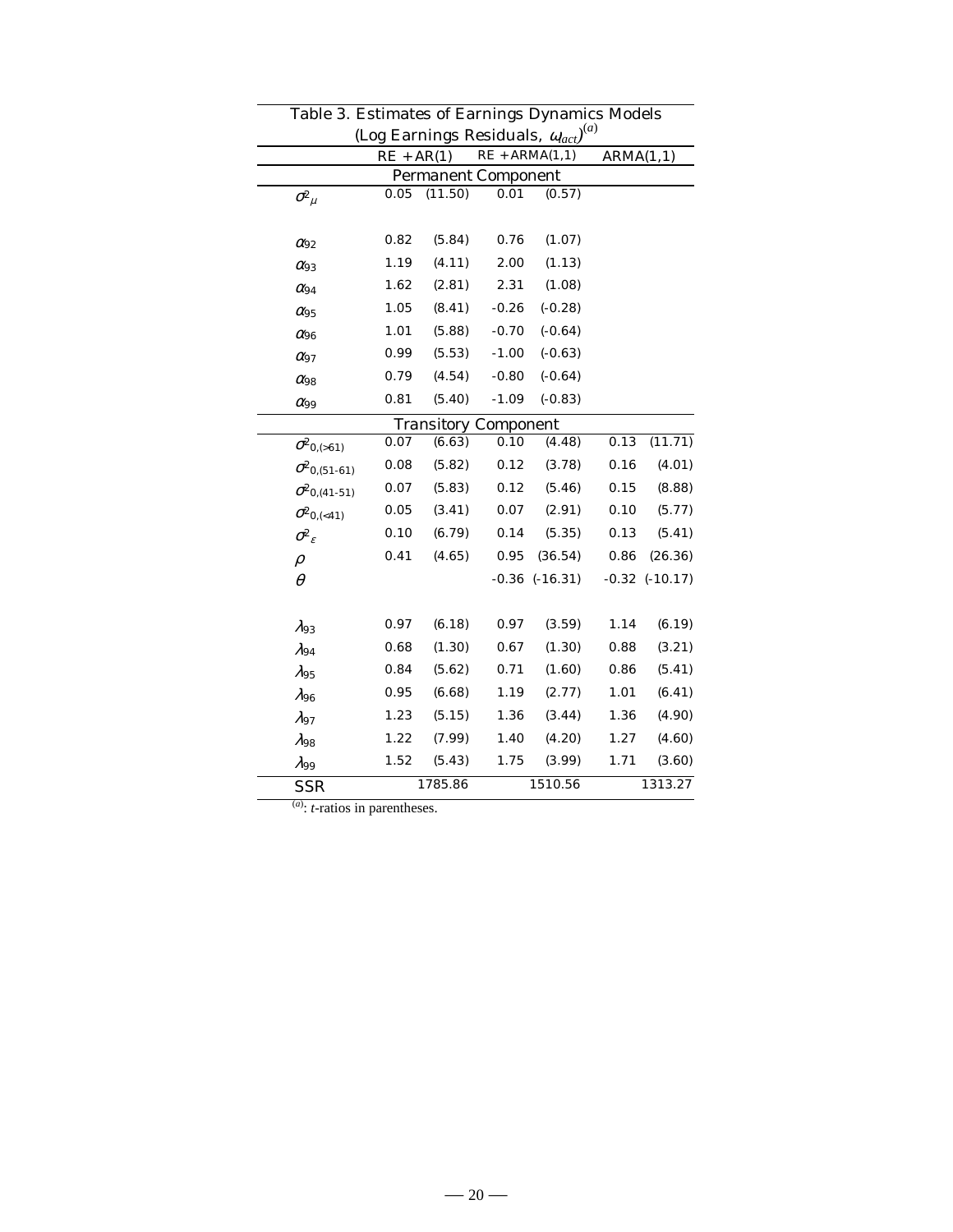

Figure 1. Earnings inequality. Great Britain, 1991-1999.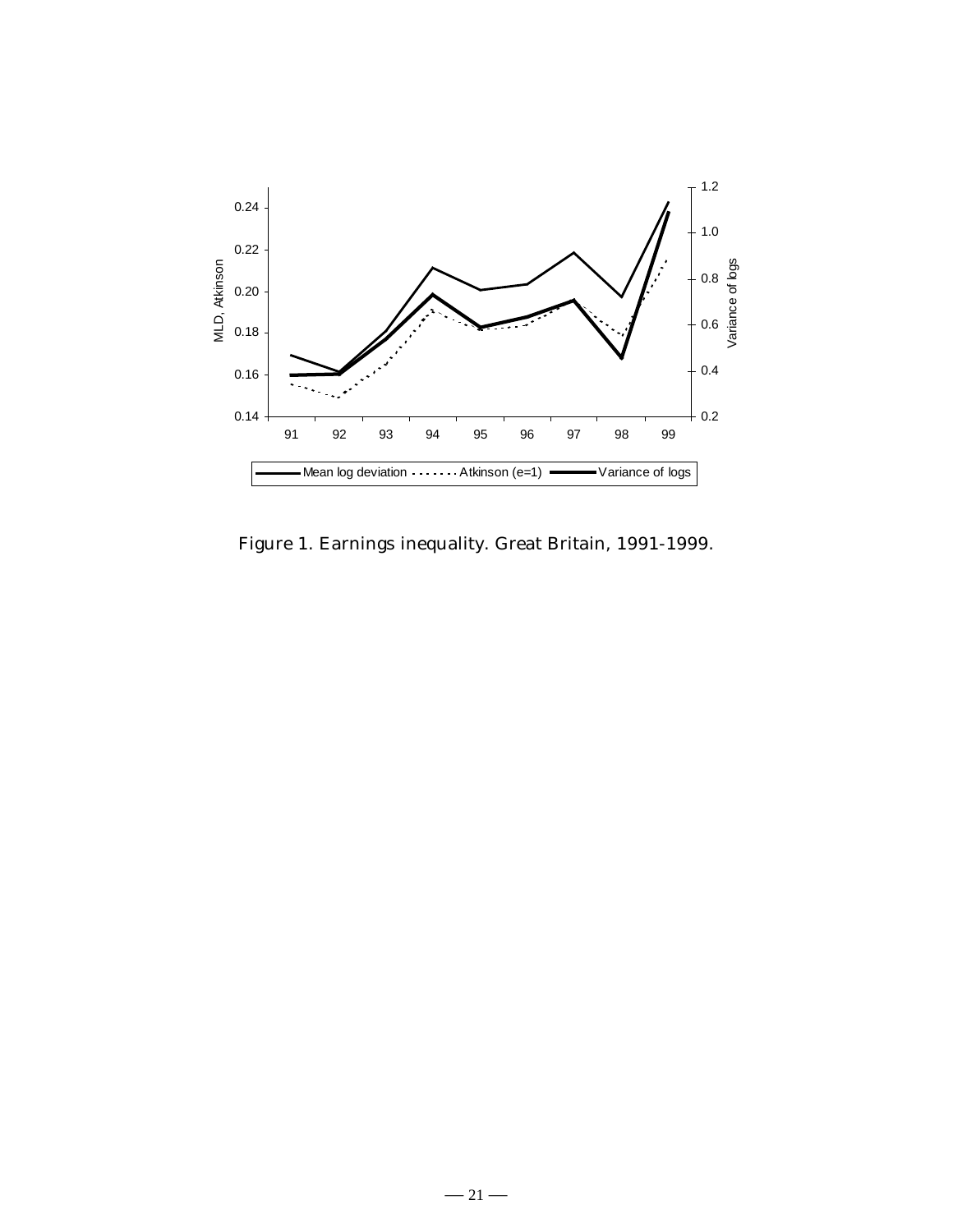

Figure 2. Actual and Predicted variances with permanent and transitory predicted components, by cohort Log earnings: (Random Growth + Random Walk) + AR(1)



Figure 3. Predicted permanent and transitory components by cohort (% of predicted overall variance) Log earnings: (Random Growth + Random Walk) + AR(1)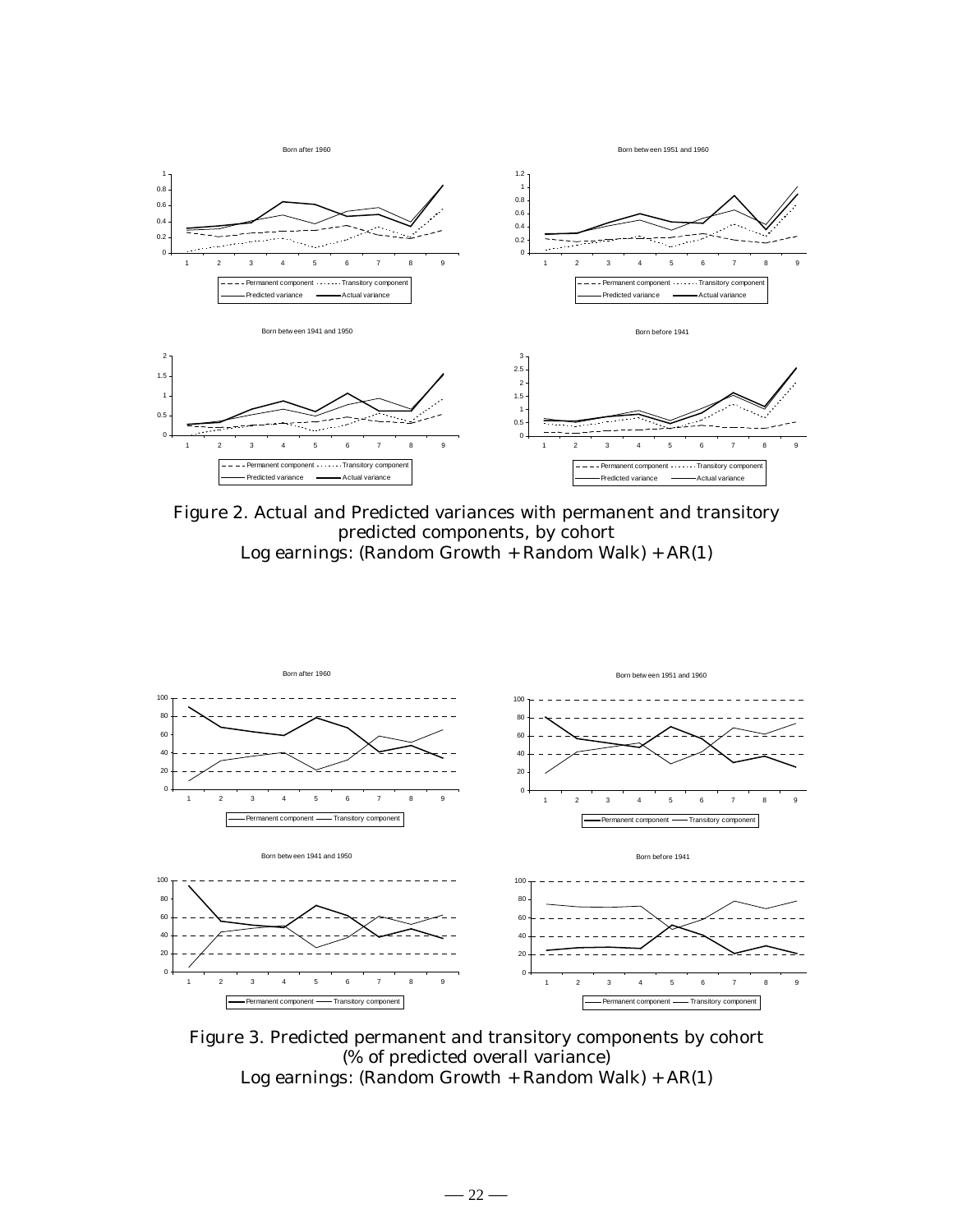

Figure 4. Predicted permanent and transitory components by cohort (% of predicted overall variance) Log earnings: Random Walk + AR(1)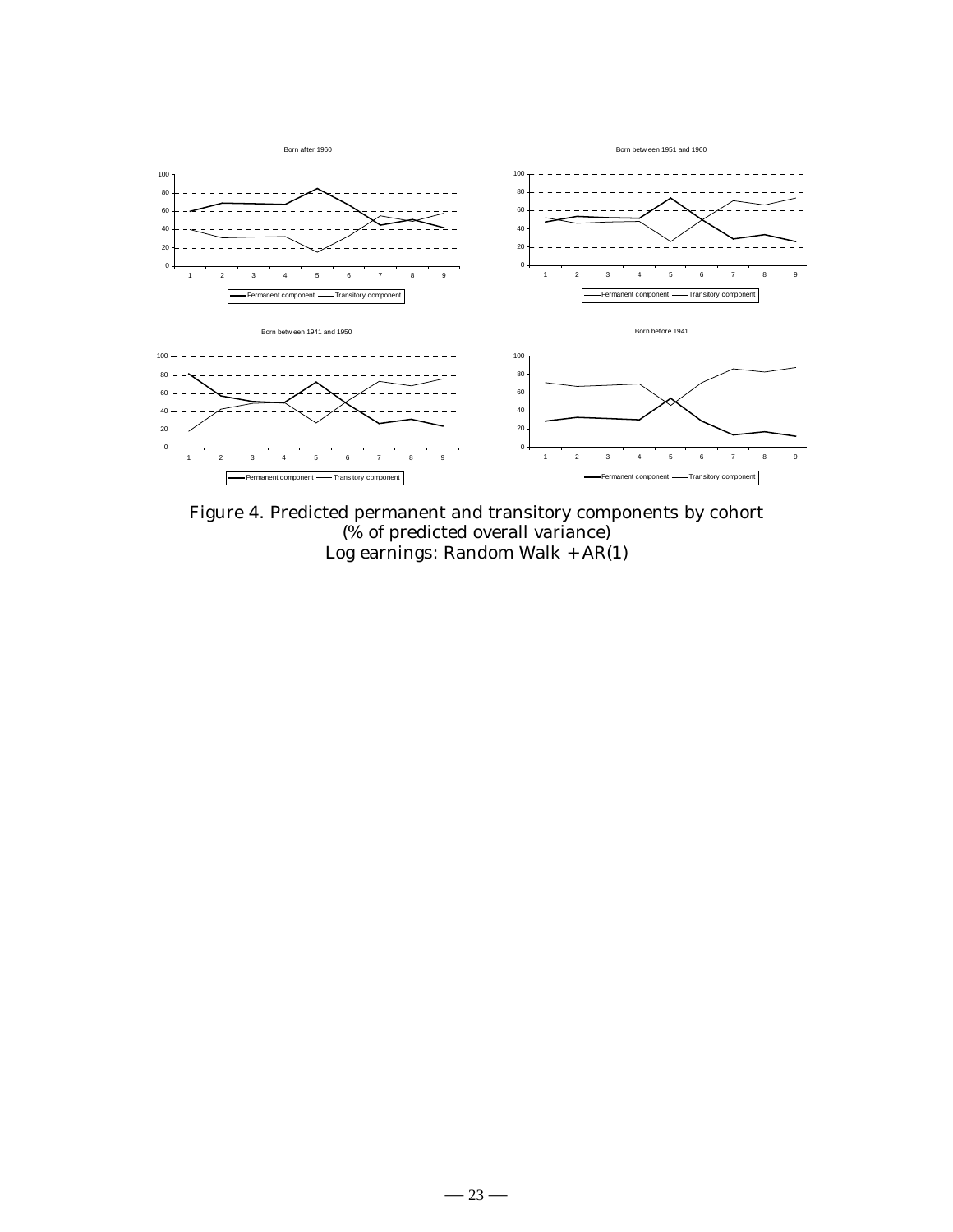![](_page_25_Figure_0.jpeg)

Figure 5. Actual and Predicted variances with permanent and transitory predicted components, by cohort Log earnings residuals: Random effect  $+$  AR(1)

![](_page_25_Figure_2.jpeg)

Figure 6. Predicted permanent and transitory components by cohort (% of predicted overall variance) Log earnings residuals: Random effect + AR(1)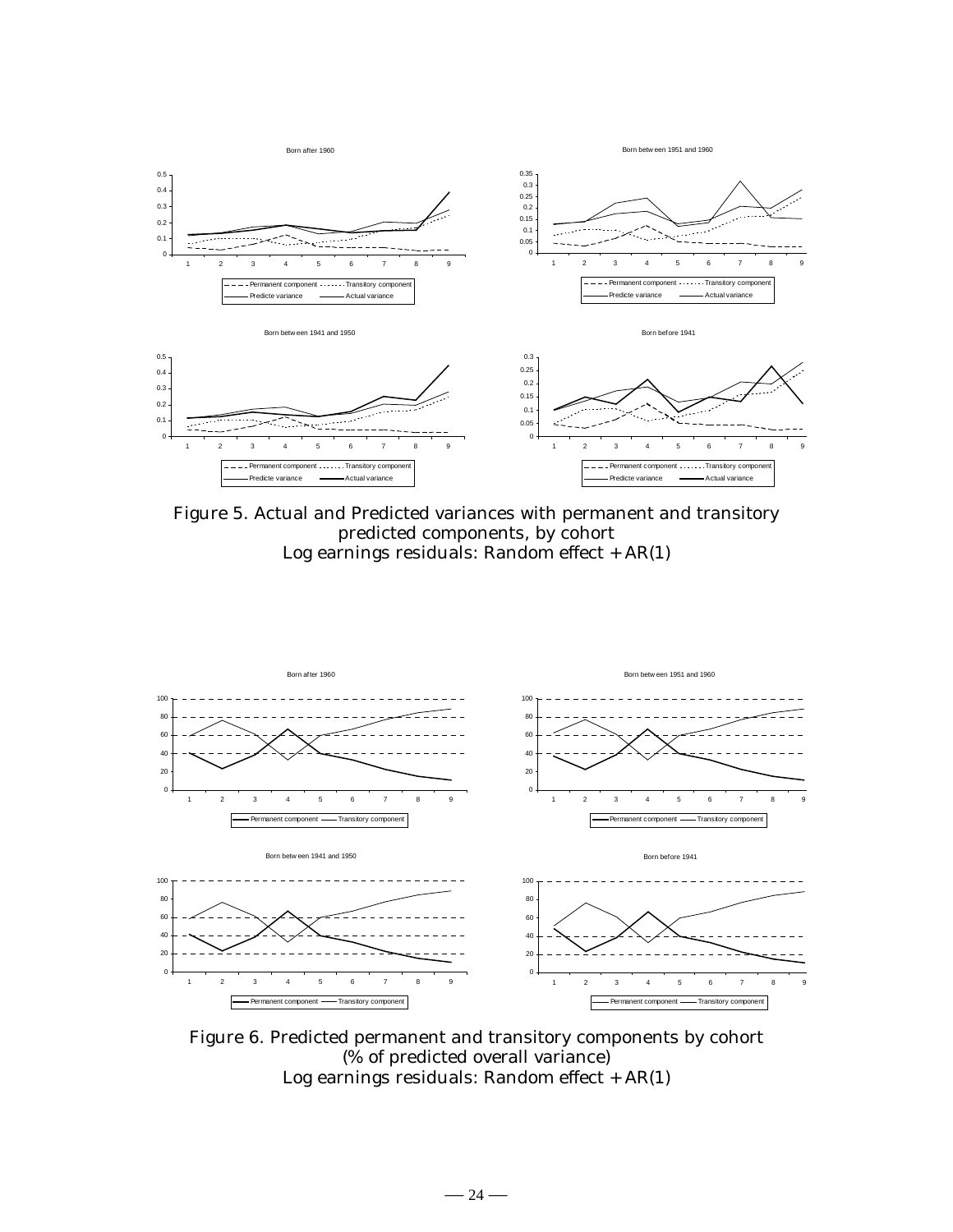![](_page_26_Figure_0.jpeg)

Figure 7. Predicted permanent and transitory components by cohort (% of predicted overall variance) Log earnings residuals: Random effect + ARMA(1)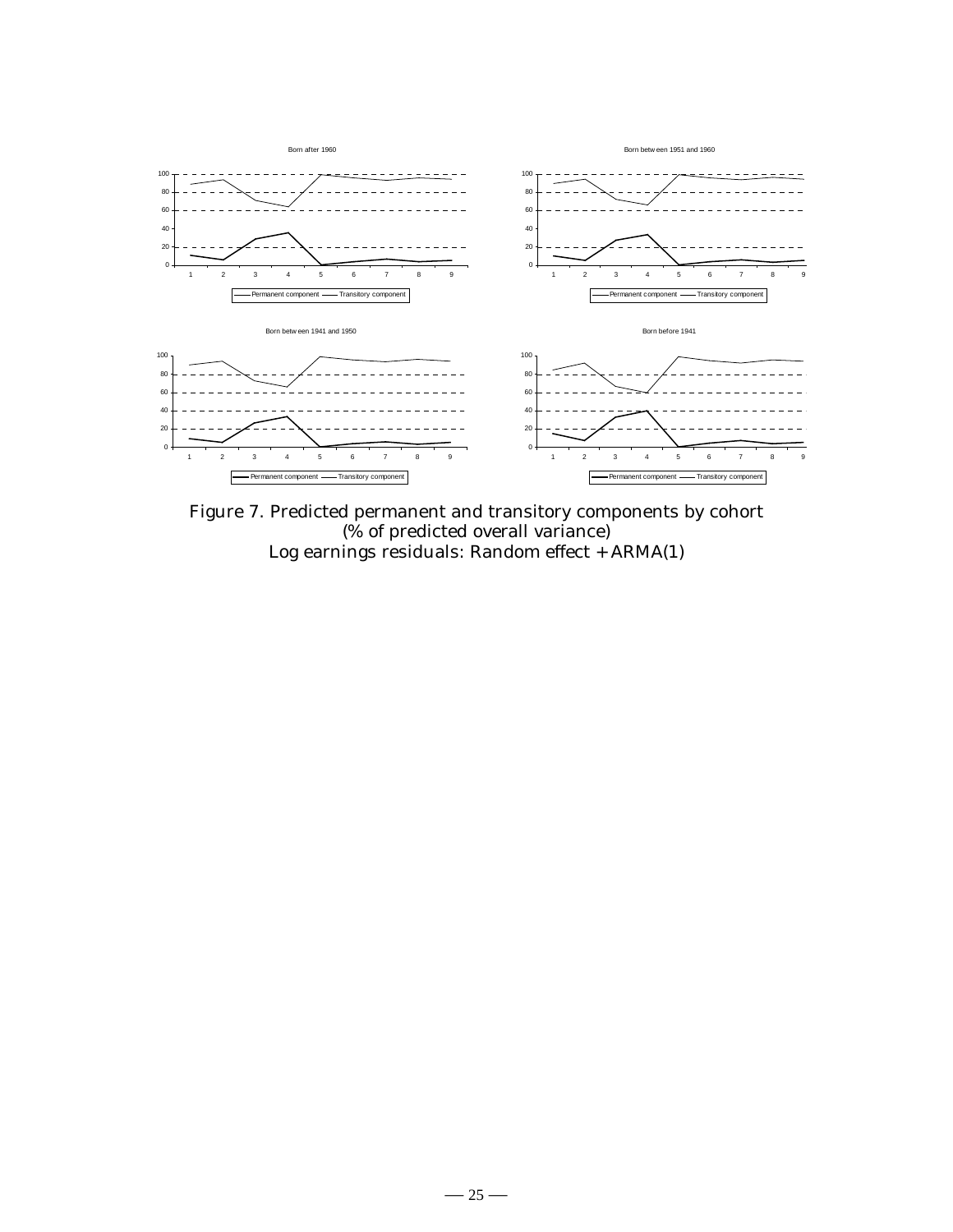| Appendix |
|----------|
|----------|

|                                     | Table A1. Log Earnings Regression by Cohort |                     |                   |           |  |  |  |
|-------------------------------------|---------------------------------------------|---------------------|-------------------|-----------|--|--|--|
| <b>Explanatory Variable</b>         | Birth Cohort (year of birth)<br>1961 +      | < 1941              |                   |           |  |  |  |
| Constant                            | $6.778*$                                    | 1951-60<br>$7.273*$ | 1941-50<br>7.897* | 6.096*    |  |  |  |
| Other Higher Qual. <sup>a</sup>     | 0.008                                       | $-0.228*$           | $-0.778*$         | -0.011    |  |  |  |
| A Levels                            | $-0.186*$                                   | $-0.232$            | $-0.295$          | $-0.946$  |  |  |  |
| O Levels                            | $-0.373*$                                   | $-0.487*$           | $-1.128*$         | $-0.897$  |  |  |  |
| Other Qualifications                | $-0.463*$                                   | -0.195              | $-0.572$          | -1.021    |  |  |  |
| No Qualifications                   | $-0.377*$                                   | $-0.388*$           | $-1.187*$         | $-1.002$  |  |  |  |
| Experience                          | $0.115*$                                    | 0.019               | 0.001             | $0.097*$  |  |  |  |
| Experience squared                  | $-0.003*$                                   | $-0.0003$           | $-0.0003$         | $-0.001*$ |  |  |  |
| Other Higher Qual. × Experience     | $-0.013$                                    | 0.002               | $0.022*$          | $-0.010$  |  |  |  |
| A Levels × Experience               | $-0.007*$                                   | $-0.003$            | 0.007             | 0.013     |  |  |  |
| O Levels $\times$ Experience        | 0.003                                       | 0.009               | $0.031*$          | 0.012     |  |  |  |
| Other Qualifications × Experience   | 0.009                                       | $-0.004$            | 0.012             | 0.014     |  |  |  |
| No Qualifications × Experience      | $-0.009$                                    | $-0.001$            | $0.028*$          | 0.013     |  |  |  |
| Wave 2                              | $-0.055$                                    | $-0.021$            | $-0.051$          | $-0.080$  |  |  |  |
| Wave 3                              | $-0.074*$                                   | $-0.115*$           | $-0.001$          | -0.034    |  |  |  |
| Wave 4                              | $-0.072*$                                   | $-0.074$            | $-0.131*$         | $-0.170*$ |  |  |  |
| Wave 5                              | $-0.092*$                                   | $-0.019$            | $-0.030$          | $-0.049$  |  |  |  |
| Wave 6                              | $-0.109*$                                   | $-0.003$            | $-0.028$          | 0.012     |  |  |  |
| Wave 7                              | $-0.103*$                                   | $-0.045$            | $-0.054$          | $-0.079$  |  |  |  |
| Wave 8                              | $-0.098*$                                   | $-0.045$            | $-0.073$          | $-0.105*$ |  |  |  |
| Wave 9                              | $-0.094$                                    | $-0.006$            | $-0.065$          | -0.005    |  |  |  |
| Occupation: b                       |                                             |                     |                   |           |  |  |  |
| Professional                        | $-0.023$                                    | $-0.129*$           | $-0.196*$         | $-0.144*$ |  |  |  |
| Associate profess. & technical      | $-0.094*$                                   | $-0.250*$           | $-0.270*$         | $-0.174*$ |  |  |  |
| Clerical                            | $-0.322*$                                   | $-0.506*$           | $-0.514*$         | $-0.593*$ |  |  |  |
| Craft & related                     | $-0.217*$                                   | $-0.402*$           | $-0.481*$         | $-0.426*$ |  |  |  |
| Personal & protective services      | $-0.278*$                                   | $-0.262*$           | $-0.489*$         | $-0.512*$ |  |  |  |
| <b>Sales</b>                        | $-0.241*$                                   | $-0.350*$           | $-0.425*$         | $-0.611*$ |  |  |  |
| Plant & machine operatives          | $-0.250*$                                   | $-0.464*$           | $-0.469*$         | $-0.522*$ |  |  |  |
| Other                               | $-0.347*$                                   | $-0.605*$           | -0.571*           | -0.544*   |  |  |  |
| Industry: c                         |                                             |                     |                   |           |  |  |  |
| Energy & water supplies             | $0.401*$                                    | $0.536*$            | $0.348*$          | $0.534*$  |  |  |  |
| Extract minerals & manuf. Chemicals | $0.291*$                                    | $0.481*$            | $0.197*$          | $0.425*$  |  |  |  |
| Metal goods, engineering & vehicle  | $0.280*$                                    | $0.393*$            | $0.230^{*}$       | $0.237*$  |  |  |  |
| Other manufacturing                 | $0.237*$                                    | $0.344*$            | 0.122             | $0.197*$  |  |  |  |
| Construction                        | $0.233*$                                    | $0.400*$            | 0.110             | $0.213*$  |  |  |  |
| Distribution, hotels & catering     | $0.083^{*}$                                 | $0.228*$            | $-0.076$          | -0.068    |  |  |  |
| Transport & telecommunication       | $0.262*$                                    | $0.386*$            | 0.163             | $0.282*$  |  |  |  |
| Banking & finance                   | $0.295*$                                    | $0.455*$            | 0.158             | $0.250*$  |  |  |  |
| Other services                      | $0.132*$                                    | $0.342*$            | 0.007             | $0.188*$  |  |  |  |
| Region: d                           |                                             |                     |                   |           |  |  |  |
| South East                          | $-0.092*$                                   | 0.003               | 0.006             | $-0.065$  |  |  |  |
| South West                          | $-0.227*$                                   | $-0.048$            | $-0.076$          | $-0.138*$ |  |  |  |
| East Anglia                         | $-0.185*$                                   | $-0.179*$           | $-0.117*$         | $-0.031$  |  |  |  |
| East Midlands                       | $-0.261*$                                   | $-0.130*$           | $-0.196*$         | $-0.213*$ |  |  |  |
| West Midlands                       | $-0.213*$                                   | $-0.181*$           | $-0.088*$         | $-0.146*$ |  |  |  |
| North West                          | $-0.225*$                                   | $-0.100*$           | $-0.019$          | $-0.080$  |  |  |  |
| Yorkshire & Humbershire             | $-0.293*$                                   | $-0.188*$           | $-0.100*$         | $-0.165*$ |  |  |  |
| North                               | $-0.270*$                                   | $-0.131*$           | $-0.011$          | $-0.229*$ |  |  |  |
| Wales                               | $-0.258*$                                   | $-0.193*$           | $-0.126*$         | $-0.254*$ |  |  |  |
| Scotland                            | $-0.184*$                                   | $-0.159*$           | $-0.091*$         | $-0.175*$ |  |  |  |
| No Union Coverage                   | $-0.085*$                                   | $-0.086*$           | $-0.078*$         | $-0.062*$ |  |  |  |
| Not Married                         | $-0.114*$                                   | $-0.153*$           | $-0.055*$         | $-0.058$  |  |  |  |
| Adj. $R^2$                          | 0.425                                       | 0.340               | 0.280             | 0.438     |  |  |  |

Notes:

\* significant at the 5 percent level;<br><sup>a</sup> reference category: Higher Degree; <sup>b</sup> reference category: Managers & administrators;<br><sup>c</sup> reference category: Agriculture, forestry & fishing; <sup>d</sup> reference category: Greater Londo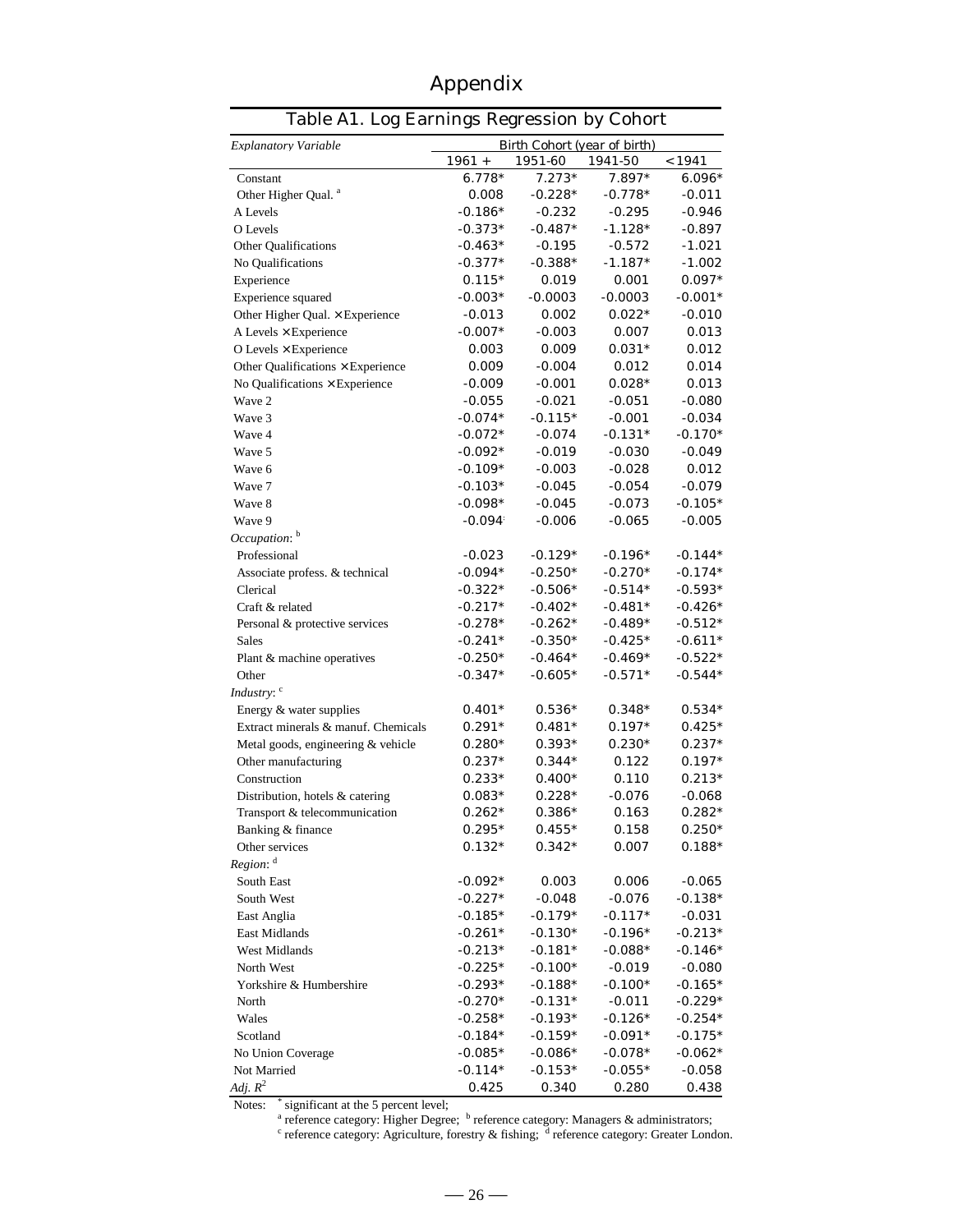#### **Notes**

 $\overline{a}$ 

 $2$  The BHPS is a longitudinal panel data set consisting of some 5500 households (approximately 10000 individuals) firs interviewed in the autumn of 1991 (wave 1) followed and re-interviewed every year subsequently. The initial sample represents a response rate of about 69% (proxies included) of the effective sample size. Wave-on-wave attrition rates for the subsequent waves are low. For a detailed discussion of BHPS methodology and representativeness see Taylor, A (1994) and Taylor, M.F. (1995a,b).

<sup>3</sup> These sample selection criteria are the same as in the three most recent studies on the covariance structure of earnings for the US (Gottschalk and Moffitt, 1995, and Baker, 1997) and for the UK (Dickens, 2000a).

<sup>4</sup> Ideally I would like to consider one age cohort per year of birth. However, due to the small sample size, I group individuals born in different years into the same cohort. In other words, I choose this level of disaggregation to ensure that there are sufficient observations in each cohort to make the analysis meaningful.

 $<sup>5</sup>$  In the other study on the covariance structure of earnings in GB, Dickens (2000a) employs the log of real</sup> hourly earnings which is obtained by dividing weekly earnings by total weekly hours as reported in the NES. Other studies that use US data by Lillard and Willis (1978), Lillard and Weiss (1979), Hause (1980), Gottschalk and Moffitt (1995) and Baker (1997) use the log of real annual earnings.

<sup>6</sup> The earnings measure I use can be interpreted as the average hourly wage times hours worked. Hence the observed earnings variances and covariances are partly determined by the variation and covariation in hours, which, in turn, implies that earnings variances and covariances are expected to be larger than wage variances and covariances unless the covariance of wages and hours is negative and large (see Abowd and Card, 1989).

7 In particular, the vector of covariates  $\mathbf{X}_u$  contains: education qualifications as a categorical variable, years of potential labour market experience and experience squared, wave dummies, interaction between educational qualifications and years of experience, occupation as a categorical variable, industry as a categorical variable, union coverage at the work place as a dummy variable, marital status as a dummy variable, regional dummies. Wave dummies (which can be seen as year dummies since in the BHPS most interviews are done in the fourth quarter of the year) capture the combined effect of time-varying macroeconomic variables, such as changes in productivity and other changes in market conditions exogenous to the individual, that are not accounted for by the set of exogenous variables included in the regression. In particular, they may capture the change in business cycle undergone by the British economy during the sample period—for the British economy, the years 1992-93 represent a turning point from recession to recovery. Note that this specification is prone to endogeneity problems, in which case, the log earnings residual estimates,  $\omega_t$ , would be biased.

<sup>8</sup> Such an increasing earnings inequality trend does not change if other relative inequality measures (that satisfy the principle of transfers) are employed.

<sup>9</sup> Covariance matrices for each cohort are available from the author. For a detailed technical description about how to estimate covariance matrices with an unbalanced panel, see the Technical Appendix in Dickens (2000a). The covariance structure of log earnings differ across cohorts. The cohort covariance structure which differs most from the other cohorts is that of the oldest cohort.

<sup>10</sup> Lag and year dummies are specified in an incremental way. That is, they should be interpreted with respect to the previous lag or year rather than with respect to a given reference category. Standard errors are adjusted using the matrix of fourth moments to mitigate the inefficiency of OLS estimates due to the likely presence of heteroskedasticity and serial correlation.

<sup>11</sup> See, among others, Cappellari (2000), Baker (1997), Hause (1980), Lillard and Weiss (1979).

<sup>12</sup> Stevens (1997) finds evidence of persistent effects of job displacement, and Farber and Gibbons (1996) also find that new information on worker's productivity has persistent effects on individual earnings. Previous studies that model the permanent component as a unit root include Dickens (2000a), Gottschalk and Moffitt (1995), Abowd and Card (1989), MaCurdy (1982).

 $13$  Age is defined in deviations from the minimum observed age in the sample.

<sup>&</sup>lt;sup>1</sup> Some recent contributions are Dickens (2000a) for Britain, Gottschalk and Moffitt (1995) and Baker (1997) for the US, Baker and Solon (1999) for Canada, and Cappellari (2000) for Italy. Prior to these studies, and with the exception of Abowd and Card (1989), the literature on the covariance structure of earnings jumps back to the late Seventies/early Eighties: Hause (1977, 1980), Lillard and Willis (1978), Lillard and Weiss (1979), MaCurdy (1982).